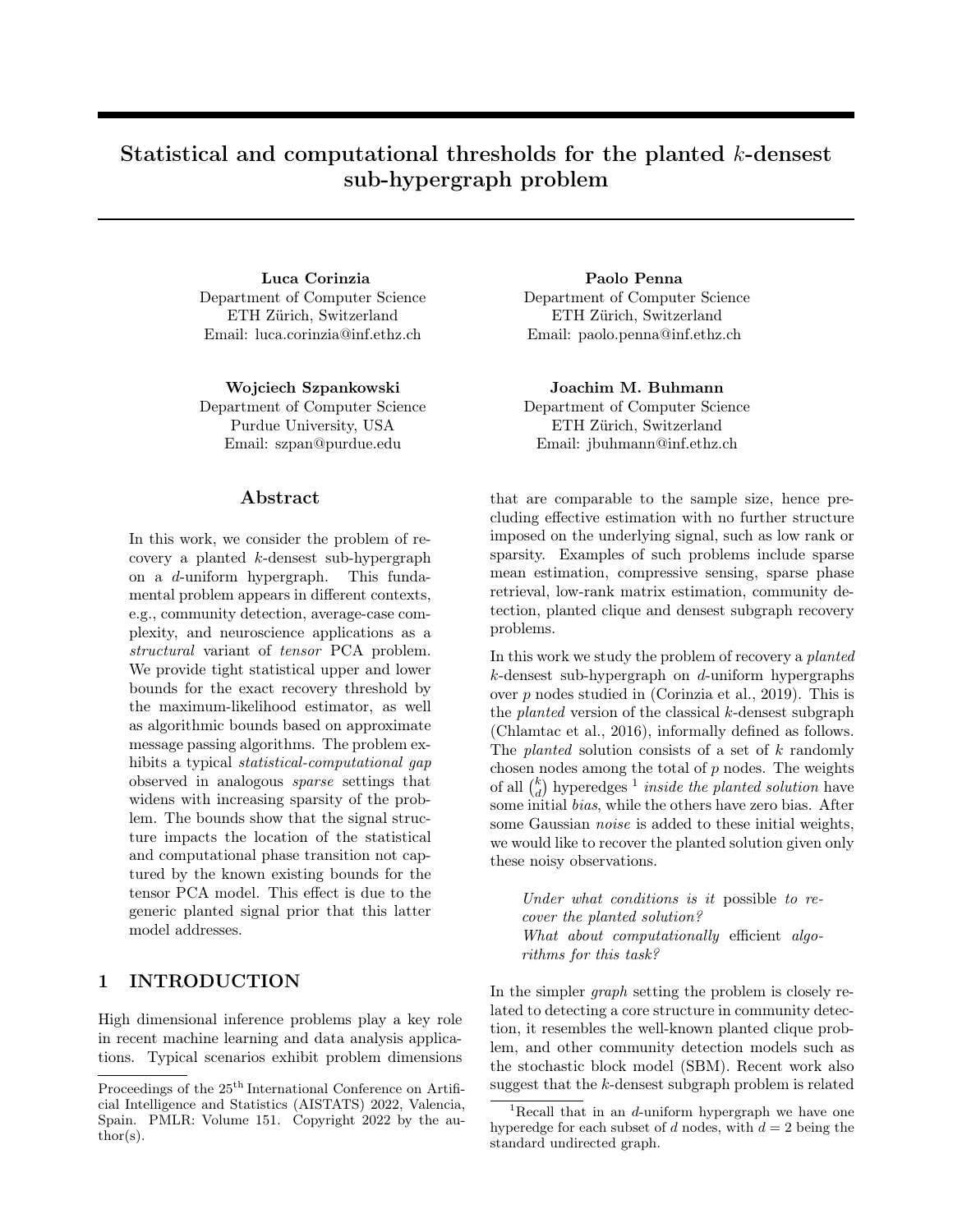to long term memory mechanism in the brain (Legenstein et al., 2018). The more general hypergraph version is closely related to the so-called tensor Principal Component Analysis (tensor PCA). Higher order interactions among nodes is also rather natural in several applications, including modeling brain regions (Gu et al., 2017; Wang et al., 2012; Zu et al., 2016) and in computer vision applications (Jolion and Kropatsch, 2012).

Our goal is to understand the information-theoretic and computational algorithmic limits for this class of recovery problems parameterized by  $d$  and  $k$ , where these parameters possibly depend on the number of nodes p. This will establish the regimes for which algorithms have the ability to recover a hidden structure or signal from noisy measurements and partial information. In particular, we are interested in the existence of the so called statistical-computation gaps observed in several problems (see Section 1.2 below). Note that the maximum likelihood estimator (MLE) is the optimal estimator for the 0-1 loss (Jagannath et al., 2020), and thus it characterizes the statistical limits of the problem (whether recovery is possible). For a start, consider the two extremes,  $d = 1$  and  $d = k$ , where the MLE is computationally efficient though for different reasons:

- For  $d = k$  the solutions<sup>2</sup> are statistically *inde*pendent (like in the Random Energy Model by Derrida (1981)). The MLE can be implemented by searching exhaustively through all  $\binom{p}{k} = \binom{p}{d}$ solutions, which is computationally efficient since  $\left(\begin{smallmatrix}p\\d\end{smallmatrix}\right)$  is the input size.
- For  $d = 1$  exhaustive search through all  $\binom{p}{k}$  solutions is clearly inefficient, unless  $k$  is constant. Nonetheless simply selecting greedily the  $k$  nodes with highest weights implements efficiently the MLE. Unlike the previous case, the solutions' weights are statistically dependent.

Thus, in both these extreme cases there is no statistical-computation gap, while their informationtheoretic nature is very different. The recoverability conditions (whether the MLE succeeds) for  $d = 1$  boils down to analyzing  $N = \binom{p}{d}$  independent Gaussian random variables. The presence of dependencies between solutions makes the analysis of the informationtheoretic boundary conditions significantly more complex, even for  $d = k$ .

We are interested in the non-extreme cases (the spectrum  $1 < d \leq k \leq p$ , where most of the practical and theoretical applications arise. These are also the most challenging cases since they present two challenges: information-theoretical due to dependencies and algorithmic since the MLE is not computationally efficient in general. In particular, we shall focus on the *sparse* regime  $k \ll p$  which, in several recovery problems, seems to be the major source of statisticalcomputation gaps. We mainly consider  $k \approx p^{\alpha}$  with arbitrary  $\alpha \in (0,1)$  constant (though some of our results extend to the full spectrum).

### 1.1 Our contribution

Despite tensor PCA recovery bounds have been studied in depth, these results either do not yield tight information-theoretical bounds for our problem (because the tensor PCA assumes a more general prior), or they do not apply (because the prior is different from ours).<sup>3</sup> Moreover, the best known informationtheoretic bounds for the problem we consider are far from tight (Corinzia et al., 2019).

Our first contribution settles this issue as we provide (essentially) tight information-theoretic recovery bounds. This allows for a direct comparison with existing bounds of more general or different recovery problems studied in the literature (thus highlighting similarities and differences). Intuitively speaking, our bounds depend on the so-called signal-to-noise ratio (SNR), that is, the ratio between the initial bias  $\beta$  of the weights in the planted solution, and the "overall" noise. We express our results via the following scalenormalized SNR  $\gamma$ ,

$$
\gamma \equiv \beta \sqrt{\frac{\binom{k}{d}}{k} \cdot \frac{1}{2 \log p}},\tag{1}
$$

and prove the following:

Theorem (informal) Consider the scale-normalized  $SNR \gamma$  and the following two constants,

$$
\gamma_{LB} = \begin{cases}\n\sqrt{1 - \alpha} & \text{for any } d = \omega(1) \\
\sqrt{1 - \alpha}/2 & \text{in general} \\
\gamma_{UB} = \sqrt{1 + 2\alpha} + \sqrt{\alpha},\n\end{cases} \tag{2}
$$

where  $\alpha \in (0,1)$  is a constant satisfying  $k \approx p^{\alpha}$ . For  $\gamma < \gamma_{LB}$ , exact recovery is impossible regardless of which estimator (algorithm) we use, while for  $\gamma > \gamma_{UB}$ exact recovery is possible via the (computationally intractable) maximum likelihood estimator.

<sup>&</sup>lt;sup>2</sup>Each subset of  $k$  nodes is a possible solution, and two solutions are statistically independent if they do not share any random variable, i.e., any hyperedge.

<sup>3</sup> Intuitively, the planted signal may or may not obey a certain structure which corresponds to a specific prior distribution, e.g., the uniform distribution over all subsets of k nodes as in our problem (see Remark 1 below).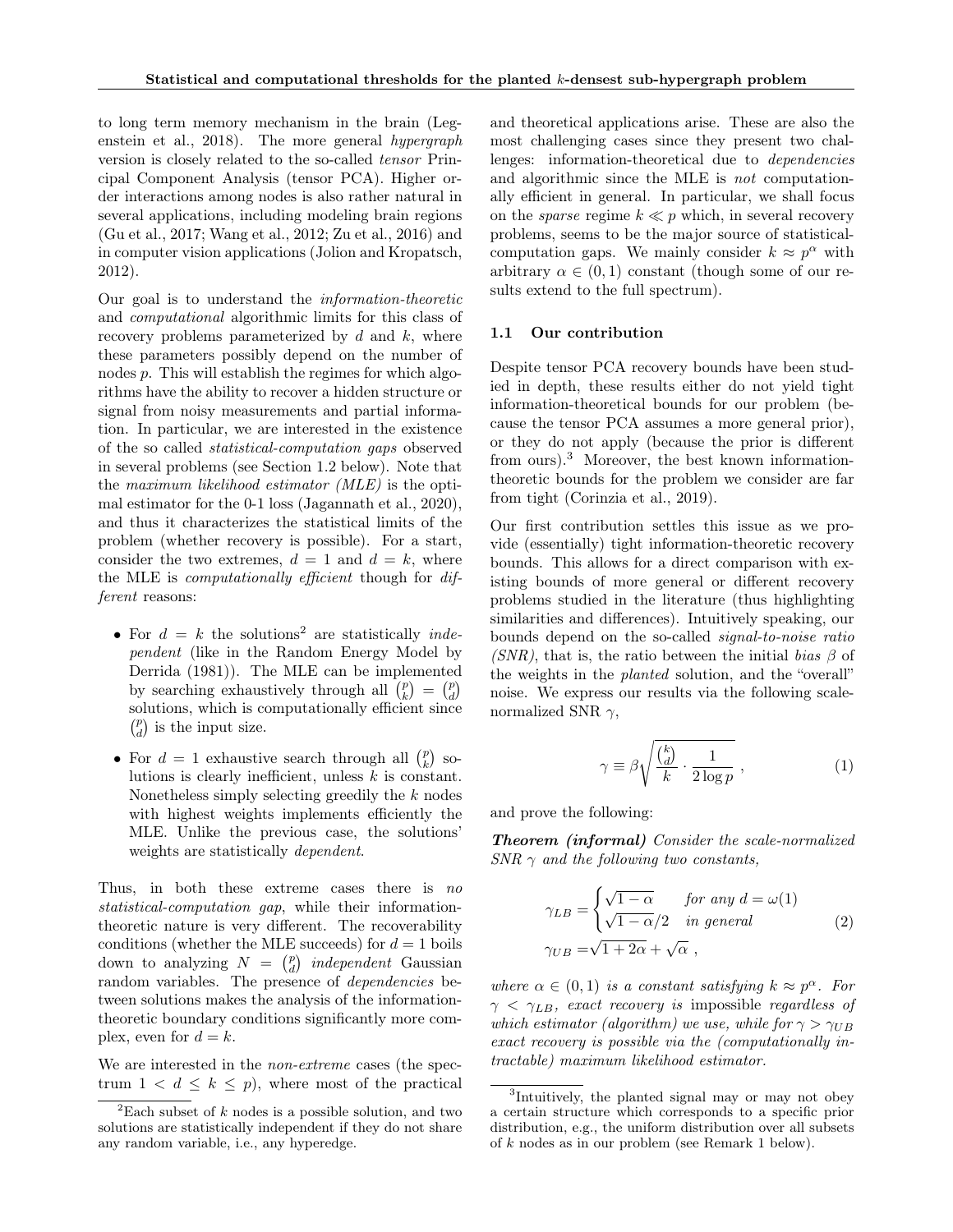The scale-normalized SNR in (1) has a rather natural interpretation (see Remark 2 below). It is worth to observe that this normalization incorporates the problem parameters  $p, k, d$  and that the *information-theoretic* recoverability thresholds in (2) correspond to a finite  $\gamma$ . That is, to some initial bias

$$
\beta = \beta(p) = \Theta\left(\sqrt{\frac{2k \log p}{\binom{k}{d}}}\right).
$$

Note that both  $k$  and  $d$  may depend on  $p$ , that is, we consider  $k = k(p)$  and  $h(p)$  for  $p \to \infty$ .

Our second contribution is a new algorithmic threshold based on Approximate Message Passing (AMP) algorithms. This class of algorithms represent the best known technique for several other high dimensional statistical estimation problems (see e.g. (Deshpande and Montanari, 2015; Richard and Montanari, 2014; Lesieur et al., 2017a,b; Wein et al., 2019) and references therein).

Specifically, we provide a heuristic derivation of AMP together with a state evolution analysis for our problem. Our analysis extends the AMP algorithm for tensor PCA with non-factorisable prior distribution, and results in the following non-trivial computationallyefficient threshold:

$$
\gamma_{\rm AMP} \coloneqq \sqrt{\frac{1}{2e} \left(\frac{p}{k}\right)^{d-1} \frac{1}{d(d-1)\log p}}.
$$
 (3)

Intuitively, for  $k \approx p^{\alpha}$  and by ignoring low order terms, the above bound corresponds to

$$
\gamma_c^{AMP} \approx \sqrt{p^{(1-\alpha)(d-1)}/(d(d-1)\log p)} ,
$$

which obviously grows with  $p$ , hence a gap with the information-theoretic threshold  $\gamma_{\text{LB}}$  in (2). Our AMP algorithm has time complexity  $\Theta(p^d)$ , which is the cost of the application of the tensor to a vector, and is the scaling of the elements of the tensor.

The novel element in our AMP algorithm is the use of a vectorial threshold function (see Section 3). Intuitively, the threshold function is one of the key components of AMP algorithm, as AMP generalizes in a non-trivial way spectral algorithms which correspond to a particular threshold function. As we also show experimentally (see Section 4), this yields an improvement compared to the scalar threshold functions used in prior works, especially with informative initializations of the algorithm.

We stress that our analysis is heuristic in the sense that in the analysis it introduces certain approximations, which may not hold for all regimes. Indeed, rigorous analysis of the AMP is only available for a handful of problems like compressed sensing (Donoho et al., 2009), planted clique (Deshpande and Montanari, 2015), and matrix PCA in the dense (Deshpande and Montanari, 2014) and sparse (Barbier et al., 2020) regime. To the best of our knowledge, the only other non-rigorous analysis of AMP in tensor case is given in (Lesieur et al., 2017b) for dense tensor PCA with factorized prior. For these reasons, we consider the heuristic derivation of the AMP and its state evolution as one of the major contributions in this paper.

Our experiments show the that empirical behavior of the AMP algorithm matches the analytical threshold  $\gamma_{\text{AMP}}$  in (3). Interestingly, when initialized with the correct planted solution, the AMP algorithm (with our vectorial threshold function) approaches the information-theoretic threshold  $\gamma_{\text{LB}}$  in (2).

#### 1.2 Related Work

The study of the recovery of a planted signal in a probabilistic generative model has received much attention recently, as it constitutes a fertile ground for the analysis of the statistical-computational (SC) gaps. Many variations of the planted problem have been addressed in the literature. The stochastic block model for community detection in graphs (Abbe et al., 2016; Mossel et al., 2015; Chen and Xu, 2014) or hypergraphs (Barak et al., 2016; Ghoshdastidar and Dukkipati, 2014)) has been one of the first model to be studied and does not present any SC gap (Abbe et al., 2016; Kim et al., 2018). Despite these models have been mainly used with discrete Bernoulli random variables, recent extension to weighted edges have been proposed (see (Aicher et al., 2014; Peixoto, 2018)). Analogously, the dense matrix-PCA problem (Barbier et al., 2016; Deshpande and Montanari, 2014) has been shown not to have any SC gap, as the proposed AMP algorithms match the statistical thresholds (Deshpande and Montanari, 2014).

SC gaps have been first observed in the context of dense tensor-PCA (Richard and Montanari, 2014; Hopkins et al., 2015; Montanari et al., 2016; Jagannath et al., 2020; Arous et al., 2020; Perry et al., 2020) and recently in the sparse matrix (Barbier et al., 2020) and tensor extension (Niles-Weed and Zadik, 2020; Corinzia et al., 2021). The last two works address only the statistical phase transition and are the closest to our work. In (Niles-Weed and Zadik, 2020), the statistical threshold for the MMSE estimator is fully characterized for the sparse tensor-PCA problem, and it is shown that the estimator undergoes an all-ornothing transition. After proper rescaling, the SNR threshold given in (Niles-Weed and Zadik, 2020) for the MMSE estimator is located exactly at the lower bound threshold proved here in Theorem 2. The char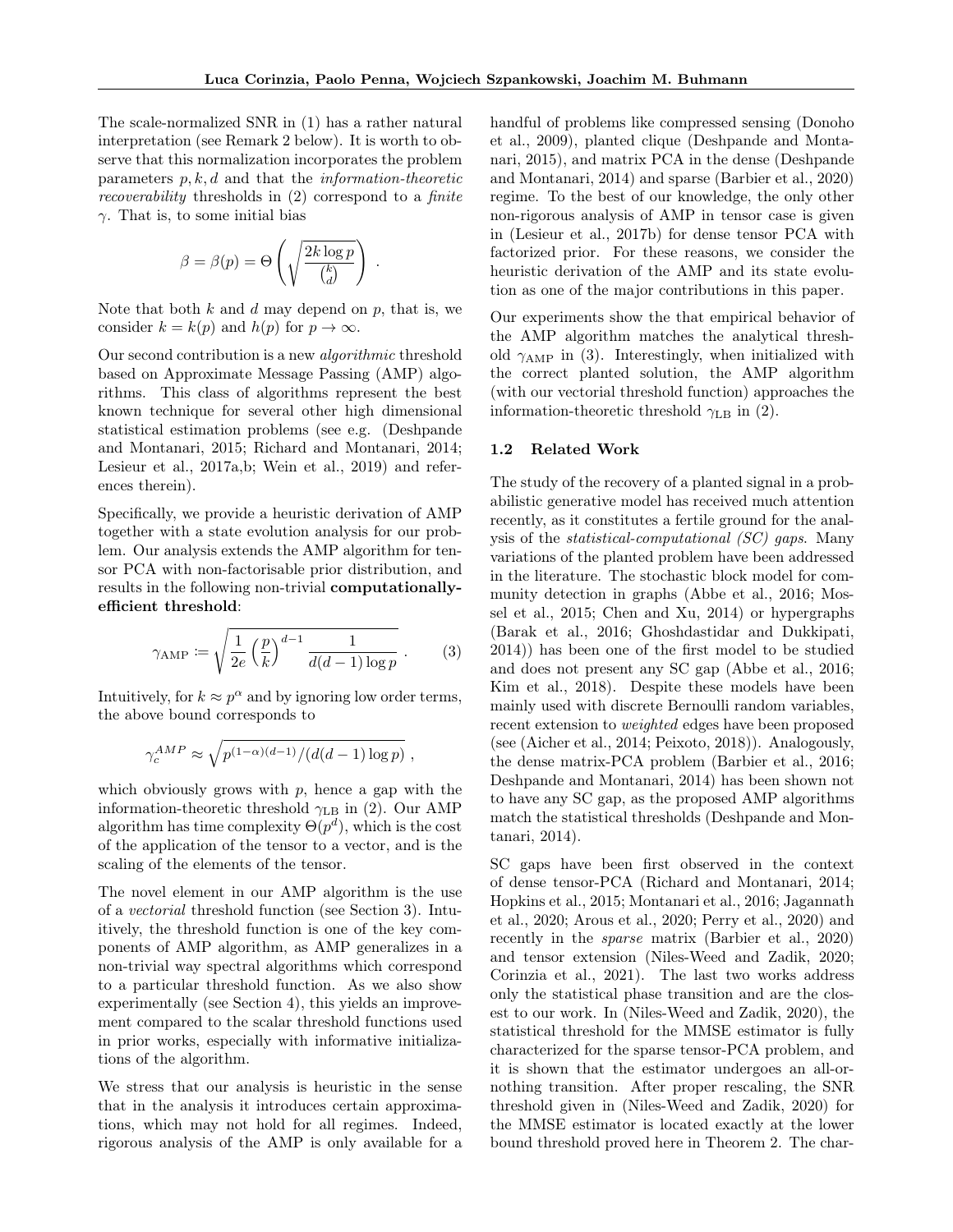acterization is, however, performed for the tensorial (multi-dimensional) MMSE estimator. This estimator is allowed to return any tensor in the unit ball, with no guarantee whether this can be used to recover the vectorial planted signal. Moreover, the precise relation between the MMSE and the MLE addressed here is generally still unknown, as mentioned by Niles-Weed and Zadik (2020). Indeed, Corinzia et al. (2021) showed that a stronger condition on the MMSE behavior produces an equivalent transition on the tensorial MLE, which imposes limitations on the sparsity regime for which the results apply.

Other results on tensor-PCA bounds (Richard and Montanari, 2014; Hopkins et al., 2015; Montanari et al., 2016) with generic signal prior are not tight in most of the cases if applied to our problem in a blackbox fashion (see, e.g. the comparison with prior upper and lower bounds given in Supplementary Material). This is due to the specific combinatorial structure of the planted vector (that is, in turn, a restriction on the signal prior) that is not specified for the generic spherical prior tensor-PCA. Further variants and extensions that fall into the class of tensor PCA have been considered in (Han et al., 2021; Luo and Zhang, 2021; Brennan and Bresler, 2020). We note that the tensor order d is not constant in our work, unlike in these works. This is crucial when considering the "missing diagonal" entries in our setting that are negligible for  $d = O(1)$ , but not in our setting (for  $d = k$  our problem is equivalent to the independent Gaussian problem, unlike the tensor counterpart). The technique in (Brennan and Bresler, 2020) based on a "filling entries" argument is performed on (i) tensor PCA with a *specific* prior (Rademacher, that is, dense and factorisable), which seems to influence the statistical/computational thresholds, and (ii) negatively correlated sparse PCA in the regime  $k = o(p^{1/6})$ . The other two referenced papers study different priors, which makes these results/techniques not directly applicable. The algorithmic guarantees for a more general prior are suboptimal for our problem, and the recovery threshold is lower.

Regarding the computational thresholds, the algorithm here described is an extension of the tensor-PCA AMP algorithm to sparse hypergraph settings. These algorithms have been shown to be informationtheoretic optimal in numerous high dimensional statistical estimation problems (dense matrix-PCA (Deshpande and Montanari, 2014), SBM (Abbe and Sandon, 2018) etc.) and to outperform other class of algorithms in the case of SC gaps (see e.g., planted clique problem (Deshpande and Montanari, 2015) and sparse matrix-PCA (Barbier et al., 2020)). Nonetheless, AMP algorithms have been shown to underperform in the tensor-PCA problem (Lesieur et al., 2017b) to the sum-ofsquares class (Hopkins et al., 2015) and recently to averaged gradient descent (Biroli et al., 2020). A recent work suggests that a hierarchy of such AMP algorithms may actually match the performance of the best known efficient algorithms (Wein et al., 2019). Finally, Choo and d'Orsi (2021) provides a sum-ofsquares type algorithm for the tensorial version of our problem when  $k = O(\sqrt{p})$  and whose running time is polynomial for *constant d* provided the SNR  $\gamma$  is large enough (their algorithm applies to the full spectrum and its running time increases for smaller  $\gamma$ ).

#### 1.3 Model and formal definitions

We study the problem of recovery a *planted* subhypergraph on a d-uniform hypergraph over p nodes. Every subset of d nodes  $\{i_1, i_2, \ldots, i_d\}$  is an *hyperedge* whose weight  $Y_{i_1,i_2,\ldots,i_d}$  is a Gaussian random variable, defined according to the following process. We denote by  $\mathbf{x} \in \mathcal{C}_{p,k} \subset \{0,1\}^p$  the vector of selected nodes, with

$$
\mathcal{C}_{p,k} := \{ \mathbf{x} \in \{0,1\}^p \colon \sum_i x_i = k \}.
$$

Furthermore, we assume that x is drawn uniformly at random in  $\mathcal{C}_{p,k}$  with probability  $\mathbb{P}_p$ . The resulting weights are given by the d-order tensor  $\mathbf{Y} \coloneqq \mathbf{Y}(\mathbf{x})$  in which all edges indicated by **x** have a *bias*  $\beta \geq 0$ , and the weights are perturbed by adding Gaussian noise across all hyperedges  $(i_1i_2 \cdots i_d)$  with  $i_1 < i_2 < \cdots <$  $i_d$ .

For convenience let us now introduce the following tensor notation. The outer product of two tensors  $\mathbf{U} \in \mathbb{Q}^{d_1} \mathbb{R}^p$  and  $\mathbf{V} \in \mathbb{Q}^{d_2} \mathbb{R}^p$  is denoted by  $\mathbf{U} \otimes \mathbf{V}$  with entries  $(\mathbf{U} \otimes \mathbf{V})_{i_1 i_2 ... i_{d_1} j_1 j_2 ... j_{d_2}} =$  $\mathbf{U}_{i_1i_2\cdots i_{d_1}}\mathbf{V}_{j_1j_2\cdots j_{d_2}}$ . For  $\boldsymbol{x} \in \mathbb{R}^p$ , we define  $\boldsymbol{x}^{\otimes d}$  =  $\boldsymbol{x} \otimes \cdots \otimes \boldsymbol{x} \in \bigotimes^d \mathbb{R}^p$  as the *d*-th outer power of  $\boldsymbol{x}$ . The inner product of the two tensors  $\mathbf{U} \in \mathbb{Q}^{d_1} \mathbb{R}^p$  and  $\mathbf{V} \in \otimes^{d_2} \mathbb{R}^p$  with  $d_2 \leq d_1$  is defined as  $\langle \mathbf{U}, \mathbf{V} \rangle =$  $\sum_{j_1,...,j_{d_2}} \mathbf{U}_{i_1,...,i_{d_2-d_1},j_1,...,j_{d_2}} \mathbf{V}_{j_1,...,j_{d_2}}.$  Given a d-th order tensor  $\mathbf{U} \in \mathbb{Q}^d \mathbb{R}^p$ , we define the map  $\mathbf{U} : \mathbb{R}^p \to$  $\mathbb{R}^p$  as

$$
U\{\boldsymbol{x}\}_i = \sum_{i_2,...,i_d} U_{i,i_2,...,i_d} \; x_{i_2} \cdot \ldots \cdot x_{i_d}.\tag{4}
$$

Using tensor notation, the observation model reads:

$$
\mathbf{Y} = (\beta \mathbf{x}^{\otimes d} + \mathbf{Z}) \mathbb{1}_{\{i_1 < \dots < i_d\}} \tag{5}
$$

where  $\mathbb{1}_{\{P\}} = 1$  if P is true, and 0 otherwise, and  $Z_{i_1i_2\cdots i_h} \sim \mathcal{N}(0,1).$ 

Remark 1. Note the main important difference with the tensor PCA formulation of the problem, where all the elements of the tensor are observed. Also note that  $x$  consists of randomly chosen vector with exactly  $k$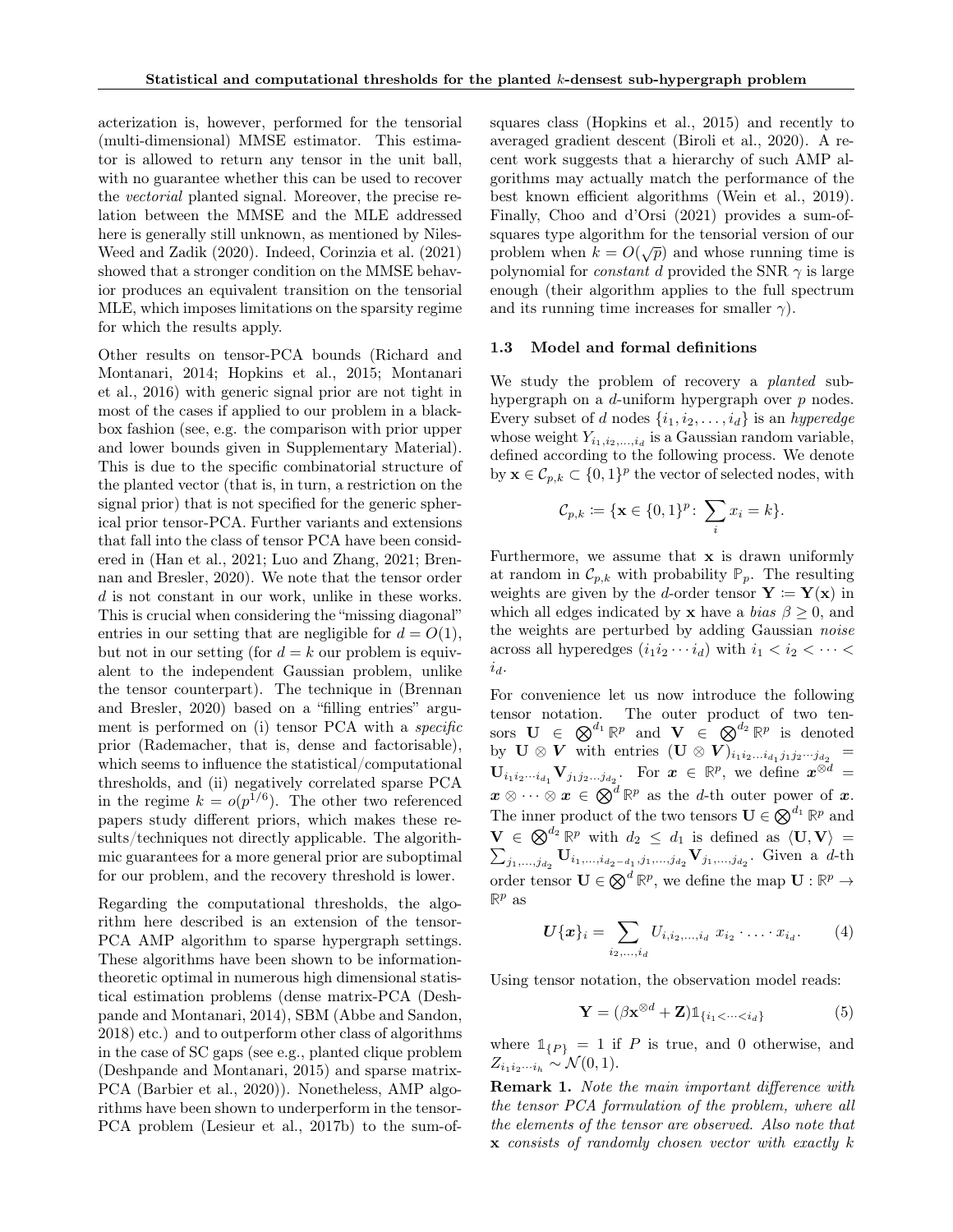entries equals 1, which gives a particular prior distribution on the tensor in (5). Different priors have been considered like, e.g., the Rademacher prior where x is chosen uniformly in the set  $\{-1,+1\}^p$ . The more general (unrestricted) prior in tensor PCA corresponds to the tensor

$$
\mathbf{Y} = \beta \mathbf{X} + \mathbf{Z}
$$

where  $\mathbf{X} \in \mathbb{R}^N$  is a tensor chosen uniformly among all tensors of unit length, and  $\mathbf{Z} \in \mathbb{R}^N$  has *i.i.d.* standard Guaussian entries similarly to (5).

For any signal **x**, we also consider the sum of all  $\binom{k}{d}$ weights of the hyperedges with nodes in  $x$  as:

$$
S(\mathbf{x}) := \sum_{i_1 < i_2 < \ldots < i_d} Y_{i_1, i_2, \ldots, i_d} x_{i_1} \cdot x_{i_2} \cdots x_{i_d}
$$
\n
$$
= \sum_i \mathbf{Y} \{ \mathbf{x} \}_i = \langle \mathbf{Y}, \mathbf{x}^{\otimes d} \rangle \tag{6}
$$

**Definition 1** (Partial and exact receivery). A  $k'$ partial recovery is achieved if there exists an estimator  $\hat{\mathbf{x}}$  that, with input the weight tensor  $\mathbf{Y}(\mathbf{x})$  given by (5), returns  $\hat{\mathbf{x}} = \hat{\mathbf{x}}(\mathbf{Y})$  such that

$$
\mathbb{P}(\langle \hat{\mathbf{x}}, \mathbf{x} \rangle \ge k') = 1 - o(1).
$$

Exact recovery is achieved if

$$
\mathbb{P}(\langle \hat{\mathbf{x}}, \mathbf{x} \rangle = k) = \mathbb{P}(\hat{\mathbf{x}} = \mathbf{x}) = 1 - o(1).
$$

Definition 2 (Maximum-likelihood estimator). The vectorial maximum-likelihood estimator is defined as

$$
\mathbf{x}_{\text{MLE}}(\mathbf{Y}) = \underset{\hat{\mathbf{x}} \colon \mathbf{Y} \to \hat{\mathbf{x}}(\mathbf{Y}) \in \mathcal{C}_{p,k}}{\text{argmax}} \mathbb{P}(\mathbf{Y}|\mathbf{x}(\hat{\mathbf{Y}}))
$$

We define as  $P_r^{(k')} = \mathbb{P}(\langle \mathbf{x}_{MLE}, \mathbf{x} \rangle \geq k')$  and  $P_r$  accordingly.

It is easy to see that the vectorial MLE estimator for the problem in Equation (5) corresponds to the k-densest sub-hypergraph (from this the name of the problem, see Theorem 4 in (Corinzia et al., 2019) for a proof)

$$
\mathbf{x}_{MLE}(\mathbf{Y}) = \underset{\hat{\mathbf{x}}: \mathbf{Y} \to \hat{\mathbf{x}}(\mathbf{Y}) \in \mathcal{C}_{p,k}}{\operatorname{argmax}} \sum_{i_1 < \dots < i_d} Y_{i_1, \dots, i_d} \hat{x}_{i_1} \cdot \dots \cdot \hat{x}_{i_d}
$$
\n
$$
= \underset{\hat{\mathbf{x}}: \mathbf{Y} \to \hat{\mathbf{x}}(\mathbf{Y}) \in \mathcal{C}_{p,k}}{\operatorname{argmax}} \langle \mathbf{Y}, \hat{\mathbf{x}}^{\otimes d} \rangle = \underset{\hat{\mathbf{x}}: \mathbf{Y} \to \hat{\mathbf{x}}(\mathbf{Y}) \in \mathcal{C}_{p,k}}{\operatorname{argmax}} S(\hat{\mathbf{x}})
$$
\n(7)

Our bounds depend on the scale-normalized SNR:

$$
\gamma := \beta \sqrt{\frac{\binom{k}{d}}{k} \cdot \frac{1}{2 \log p}}.\tag{8}
$$

This scaling incorporates the parameters  $k$  and  $d$  of the problem and it will result in information-theoretic thresholds located at finite values.

**Remark 2.** The scale-normalized SNR  $\gamma$  in Equation (8) can be seen as the effective SNR of the problem, given by total signal  $\ell$  total noise. The total signal is  $\beta$ , times the number of planted edges, hence  $\beta\binom{k}{d}$ . The total noise is the standard deviation  $\sqrt{\binom{k}{d}}$ times the scale of the number of solutions  $\sqrt{2\log {p\choose k}} \approx$  $\sqrt{2k \log p}$ . The latter rescale has the following intuitive justification. If we assume that  $\binom{p-k}{k} \approx \binom{p}{k}$  unbiased solutions are independent, then their maximum is located at  $\sqrt{\binom{k}{d}}\sqrt{2\log p}$ . The total signal has then to exceed this quantity, in order for the recovery to be possible. This argument ignores the dependencies between solutions, but it provides the right scaling of the SNR.

Note that all these parameters may depend on  $p$ , that is, we consider  $k = k_p$  and  $d = d_p$ . Throughout the paper, we hide the dependency on  $p$  for readability. In most of the analysis, the following rescaling of the involved quantities will appear naturally

$$
\alpha_q := \lim_{p \to +\infty} \frac{\log q}{\log p} \tag{9}
$$

which intuitively means that  $q \approx p^{\alpha_q}$ . We call  $\alpha_q$  the rate of a generic  $q = q_p$ .

## 2 INFORMATION THEORETIC BOUNDS

By the MLE estimator's characterisation given in Equation (7), the recovery regime is regulated by the weight  $S(\mathbf{x})$  of the planted solution and how it compares to the best among all other solutions' weights. For the analysis, it is useful to partition the latter according to their overlap with the planted solution.

**Lemma 1.** For any  $m \in \{0, \ldots, k\}$ , let

$$
\mathcal{S}_m = \{ \hat{\mathbf{x}} \in \mathcal{C}_{p,k} \colon \langle \mathbf{x}, \hat{\mathbf{x}} \rangle = m \}
$$

denote the set of all solutions that share exactly m nodes with the planted solution **x**. Then the following bound holds for all  $k' \in \{0, \ldots, k\}$ :

$$
1 - P_r^{(k')} \le \sum_{m=0}^{k'-1} \mathbb{P}\left(S(\mathbf{x}) < \max_{\hat{\mathbf{x}} \in \mathcal{S}_m} S(\hat{\mathbf{x}})\right). \tag{10}
$$

For all  $m < k$  it further holds:

$$
1 - P_r \ge \mathbb{P}\left(S(\mathbf{x}) < \max_{\hat{\mathbf{x}} \in S_m} S(\hat{\mathbf{x}})\right). \tag{11}
$$

The proof of this lemma is given by a union bound and is given in the Supplementary Material. Given Definition 2 and the latter inequalities, we can reduce the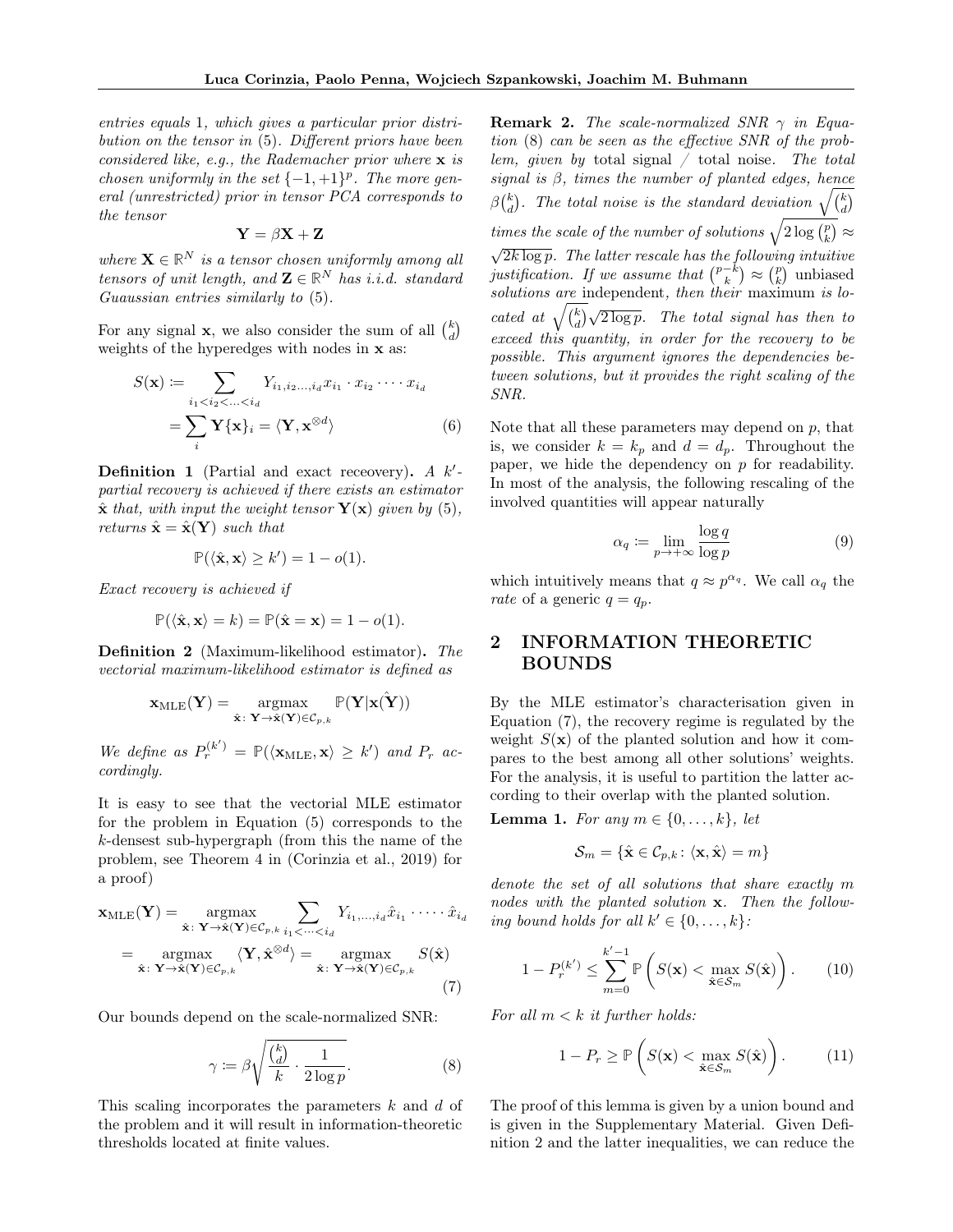analysis of the recovery regime to the determination of the values of  $\gamma$  for which  $P(S(\mathbf{x}) < \max_{\hat{\mathbf{x}} \in \mathcal{S}_m} S(\hat{\mathbf{x}}))$ vanishes or has limit 1, for  $p \to +\infty$ . In the first scenario (recovery regime), these probabilities need to vanish sufficiently fast to apply the union bound in Equation (10) over all different  $m$ .

### 2.1 Upper bound (partial or exact recovery)

We here provide upper bounds on the failure probability of partial and exact recover. The proof is given in appendix.

**Theorem 1.** For any k and any  $k' \in \{1, ..., k\}$ , and for any  $\gamma > \gamma_{\rm UB}^{(k')}$ , the MLE estimator achieves k'partial recovery according to Definition 1. The critical gamma is defined as

$$
\gamma_{\text{UB}}^{(k')} := \sqrt{1 + \alpha_k - 2\alpha_{k-k'} + \alpha_{k'}} + \sqrt{\alpha_k - \alpha_{k-k'} + \alpha_{k'}}
$$

where  $\alpha_k$ ,  $\alpha_{k'}$  and  $\alpha_{k-k'}$  are defined according to Equation (9).

It follows easily from the latter theorem, the following on exact recovery.

**Lemma 2.** Exact recovery is achieved for  $\gamma > \gamma_{\text{UB}}$ , with √ √

$$
\gamma_{\text{UB}} = \sqrt{1 + 2\alpha_k} + \sqrt{2\alpha_k}.
$$

Recovery of a constant fraction of k nodes is achieved with  $k' = \lambda k$ , with  $\lambda$  constant, for  $\gamma > \gamma_{\text{UB}}^{(\lambda k)}$  with

$$
\gamma_{\text{UB}}^{(\lambda k)} = 1 + \sqrt{\alpha_k}.
$$

#### 2.2 Lower bounds (impossibility of recovery)

We here provide a characterisation of the regime where recovery is impossible, given by the following two theorems, valid in different regimes.

**Theorem 2.** For  $\alpha_k \in (0,1)$ , and for  $d \in \omega(1)$  the following holds:

$$
\lim_{p \to +\infty} P_r = 0
$$

for any  $\gamma < \gamma_{\text{LB,G}}$ , with  $\gamma_{\text{LB,G}}$  given by:

$$
\gamma_{\text{LB},\text{G}} \coloneqq \begin{cases} \sqrt{1 - \alpha_k} & \text{for } d \in o(\sqrt{k}) \\ \sqrt{1 - \alpha_k}/\sqrt{e} & \text{otherwise} \end{cases} . \tag{12}
$$

**Theorem 3.** For  $\alpha_k \in (0,1)$  and any d, the following holds:

$$
\limsup_{p \to +\infty} P_r < 1
$$

for any  $\gamma < \gamma_{\text{LB,F}}$ , with  $\gamma_{\text{LB,F}}$  given by:

$$
\gamma_{\text{LB},\text{F}} \coloneqq \sqrt{\frac{1 - \alpha_k}{2}} \ . \tag{13}
$$

The first theorem gives tighter bounds, but its validity is confined to the case where the order of the hypergraph (or tensor)  $d$  grows to infinity with  $p$ . The second theorem is valid in any regime. However, it provides only an impossibility result as  $\limsup P_r < 1$ , and achieves a lower threshold. The proofs in the two regimes use two main arguments that are, respectively:

- 1. A recent tail bound on the maximum of dependent Gaussians with bounded correlation by Lopes (2018) (see Supplementary Material).
- 2. The generalised Fano's inequality (Han and Verdú, 1994).

Both proofs consider a coverage set of weakly overlapping solutions defined below. Intuitively, recovery in the original problem is at least as difficult as the recovery restricted to this set of weakly dependent solutions if the coverage is sufficiently large.

We now sketch the proof of the theorem starting with the following definition.

**Definition 3.** For any  $r \in \{0, \ldots, k\}$  define the coverage with overlap r a subset  $\mathcal{C}(r) \subset \mathcal{C}_{p,k}$  of solutions satisfying the following conditions: (i) Any two solutions in  $\mathcal{C}(r)$  share less than r nodes. (ii) For any solution  $\mathbf{x}' \in \mathcal{C}_{p,k}, \mathbf{x}' \notin \mathcal{C}(r)$  there exists a solution  $\mathbf{x}'' \in \mathcal{C}(r)$  such that  $\mathbf{x}'$  and  $\mathbf{x}''$  have at least r nodes in common. We denote by  $C(r) := |\mathcal{C}(r)|$  the cardinality of the coverage.

In the proof of Theorem 2, we use the above mentioned result (Lopes, 2018) to show that the maximum among solutions in  $\mathcal{C}(r)$  concentrates tightly around  $\sigma_k \sqrt{\alpha_{C(r)} \cdot 2 \log p}$  where  $\sigma_k = \sqrt{\binom{k}{d}}$ , while the planted solution concentrates around its expectation  $\beta_k = \beta_{d}^{(k)}$ . Then, the condition for recovery translates into  $\beta_k > \sigma_k \sqrt{\alpha_{C(r)} \cdot 2 \log p}$  which corresponds to  $\gamma < \sqrt{\frac{\alpha_{C(r)}}{k}}$ . A crucial point is that, in order to prove the concentration of the maximum over  $\mathcal{C}(r)$ , the overlap  $r$  has to be small enough such that the maximum correlation between solutions weights  $S(\hat{\mathbf{x}})$ vanishes, which gives the conditions on d in Theorem 2 and the corresponding bound on  $\alpha_{C(r)}$ .

The proof of Theorem 3 is based on Fano's inequality. By restricting to the solutions in  $\mathcal{C}(r)$ , we use the generalized Fano's inequality (Han and Verdú, 1994) to show that  $P_r$  satisfies the bound  $P_r \lesssim 1 - I(\mathbf{x}; \mathbf{Y})$ .  $\log^{-1} C(r)$  where I(**x**; **Y**) is the mutual information between the planted solution  $x$  and the observations  $\mathbf{Y}(\mathbf{x})$ . By using (Han and Verdú, 1994) and the combinatorial structure of  $\mathcal{C}_{p,k}$ , we can upper bound the mutual information as  $\binom{k}{d} \beta^2$ . The rescaling of  $\gamma$  and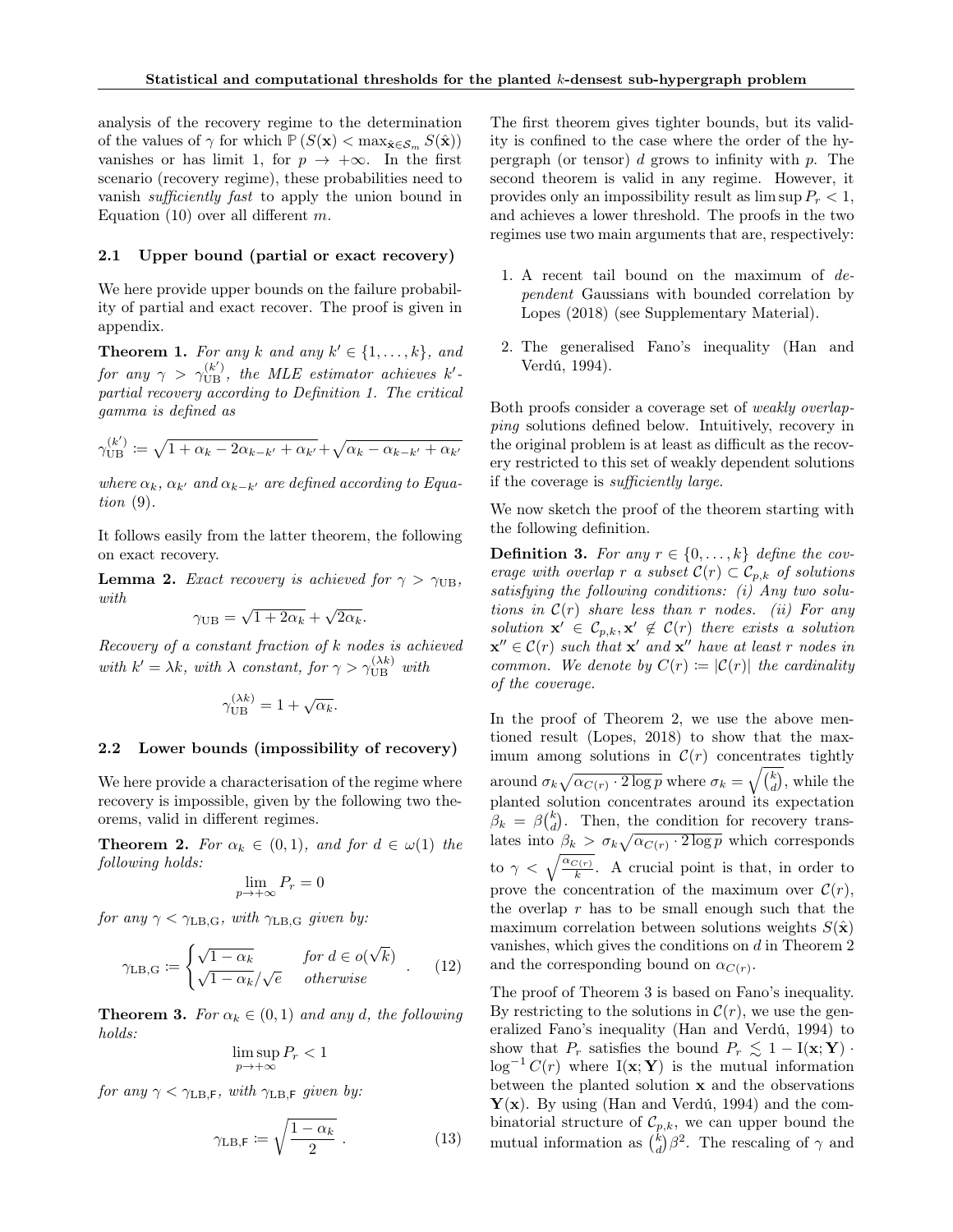a lower bound on the cardinality of the coverage set  $C(r)$  gives the claim. The proof of both theorems is given in Supplementary Material.

## 3 COMPUTATIONAL THRESHOLDS VIA APPROXIMATE MESSAGE PASSING

Approximate message passing algorithms are a class of algorithms for high dimensional statistical estimation that approximate belief propagation in the large system limit (Donoho et al., 2009). Intuitively, it iteratively estimates the mean  $x^{(t)}$  and the variance  $a^{(t)}$ of the classic belief propagation messages in the factor graph of the estimation problem, discarding low order terms that depend on the target factor node of the messages. The algorithm results in a slight modification of a general spectral algorithm for tensor-PCA. In the following, we use the operator '◦' to denote an operation that is performed elementwise on a vector or tensor. Let introduce the following probability distribution

$$
g(\boldsymbol{y}|\boldsymbol{a},\boldsymbol{x}) = \frac{\mathbb{P}_p(\boldsymbol{y}) \exp(\boldsymbol{x} \cdot \boldsymbol{y} - (\boldsymbol{y} \circ \boldsymbol{y}) \cdot \boldsymbol{a})/2}{Z(\boldsymbol{a},\boldsymbol{x})}
$$

where  $Z(\boldsymbol{a}, \boldsymbol{x})$  is the normalizing constant. Then, we define the following threshold function which will be used in the definition of AMP algorithm below:

$$
f(\mathbf{a}, \mathbf{x}) = \mathbb{E}_{g(\cdot | \mathbf{a}, \mathbf{x})}[y]. \tag{14}
$$

## 3.1 The AMP procedure

The iterative AMP procedure reads (derivation given in Supplementary Material):

$$
\mathbf{b}^{(t)} = \beta^2 (d-1) \langle \mathbf{Y}^{\circ 2}, \boldsymbol{\sigma}^{(t)} \otimes (\hat{\boldsymbol{x}}^{(t)} \circ \hat{\boldsymbol{x}}^{(t-1)})^{\otimes d-2} \rangle
$$
  
\n
$$
\mathbf{x}^{(t)} = \beta \mathbf{Y} \{ \hat{\mathbf{x}}^{(t)} \} - \langle \mathbf{b}^{(t)}, \hat{\mathbf{x}}^{(t-1)} \rangle
$$
  
\n
$$
\mathbf{a}^{(t)} = \beta^2 \mathbf{Y}^{\circ 2} \{ (\hat{\mathbf{x}}^{(t)})^{\circ 2} \}
$$
  
\n
$$
\boldsymbol{\sigma}^{(t+1)} = \mathbf{diag}(\mathbf{J}_x f(\mathbf{a}^{(t)}, \hat{\mathbf{x}}^{(t)}))
$$
  
\n
$$
\hat{\mathbf{x}}^{(t+1)} = f(\mathbf{a}^{(t)}, \mathbf{x}^{(t)})
$$
\n(15)

where  $J_x f$  is the Jacobian w.r.t variable x of the function f and  $diag(\cdot)$  extracts its diagonal entries. The threshold function f becomes tractable when the prior distribution  $\mathbb{P}_p$  *factorizes* as  $\mathbb{P}_p(x) = \prod_i p(x_i)$ . In this case, the threshold function  $f$  factorizes as well into independent components, and the AMP equations proposed here are equivalent to those in Lesieur et al. (2017b) (details in Supplementary Material). In our problem, however, the prior distribution does not factorize since  $\mathbb{P}_p$  is the uniform distribution over  $\mathcal{C}_{p,k}$ . A similar issue arises in the planted clique problem studied in (Deshpande and Montanari, 2015), where the authors propose to approximate the prior distribution with a factorized Bernoulli distribution with parameter  $\delta = k/p$ . With this approximation, the threshold function reads  $f(\boldsymbol{a}, \boldsymbol{x}) = (f_i(a_i, x_i))_{i=1}^p$ , where

$$
f_i(a_i, x_i) = \frac{1}{1 + \exp(-x_i + a_i/2 + \log(1/\delta - 1))}.
$$

While this Bernulli approximation is effective for large k – like the regime  $k = \Theta(\sqrt{p})$  studied in (Deshpande and Montanari, 2015) – it may be inaccurate for small  $k$ . We indeed observe experimentally (see Section 4) that for small values of  $k$ , the above approximation is no longer effective. Hence, we propose a finer approximation of the threshold function that is still tractable. Our parametrization is inspired by the independent Bernoulli approximation:

$$
f(\boldsymbol{a}, \boldsymbol{x}) = \left(\frac{1}{1 + \exp(-x_i + a_i/2 + \lambda(\boldsymbol{x}))}\right)_{i=1}^p \quad (16)
$$

with  $\lambda(x)$  being a scalar used to enforce f to select k components equals to 1, hence given by  $\sum_i f_i(\boldsymbol{a}, \boldsymbol{x}) =$ k. The experiments described in Section 4 below show that our finer approximation outperforms the Bernulli i.i.d. approximation.

#### 3.2 State Evolution

The evolution of the approximated message passing algorithm in the special case of Bayesian-optimal inference, can be tracked by a one dimensional iterative equation of the overlap order parameter. In our setting, with a generic (non-factorizable) prior distribution  $\mathbb{P}_p$  and threshold function f we can define the multidimensional overlap order parameter as

$$
\boldsymbol{m}^{(t)} = \frac{1}{\binom{p-1}{d-1}} \mathbb{E}_{\boldsymbol{x}}[\mathbf{1}\{\boldsymbol{x} \circ \boldsymbol{x}^{(t)}\}]
$$

where 1 is the tensor with components  $\mathbf{1}_{i,i_2,...,i_d} = 1$ if  $i_2 < i_3 < \cdots < i_d$  and 0 otherwise. The multidimensional state evolution (SE) (generalizing (Lesieur et al., 2017b)) reads then (see Supplementary Material for a heuristic derivation):

$$
\bm{m}^{(t+1)} = \\ \frac{\mathbb{E}_{\bm{x},\bm{z}}\left[\bm{1}\{\bm{x}\circ f\left(\bm{\hat{m}}^{(t)},\bm{\hat{m}}^{(t)}\circ \bm{x}+(\bm{\hat{m}}^{(t)})^{\circ 1/2}\circ \bm{z}\right)\}\right]}{\binom{p-1}{d-1}} \ ,
$$

where  $\hat{\boldsymbol{m}}^{(t)} = \beta^2 \binom{p-1}{d-1} \boldsymbol{m}^{(t)}$  and  $\boldsymbol{z}$  is a p-dimensional vector with i.i.d. standard Gaussian entries. Note again that assuming a factorized i.i.d. prior distribution  $\mathbb{P}_p(x) = \prod_i p(x_i)$  the SE is equivalent to the single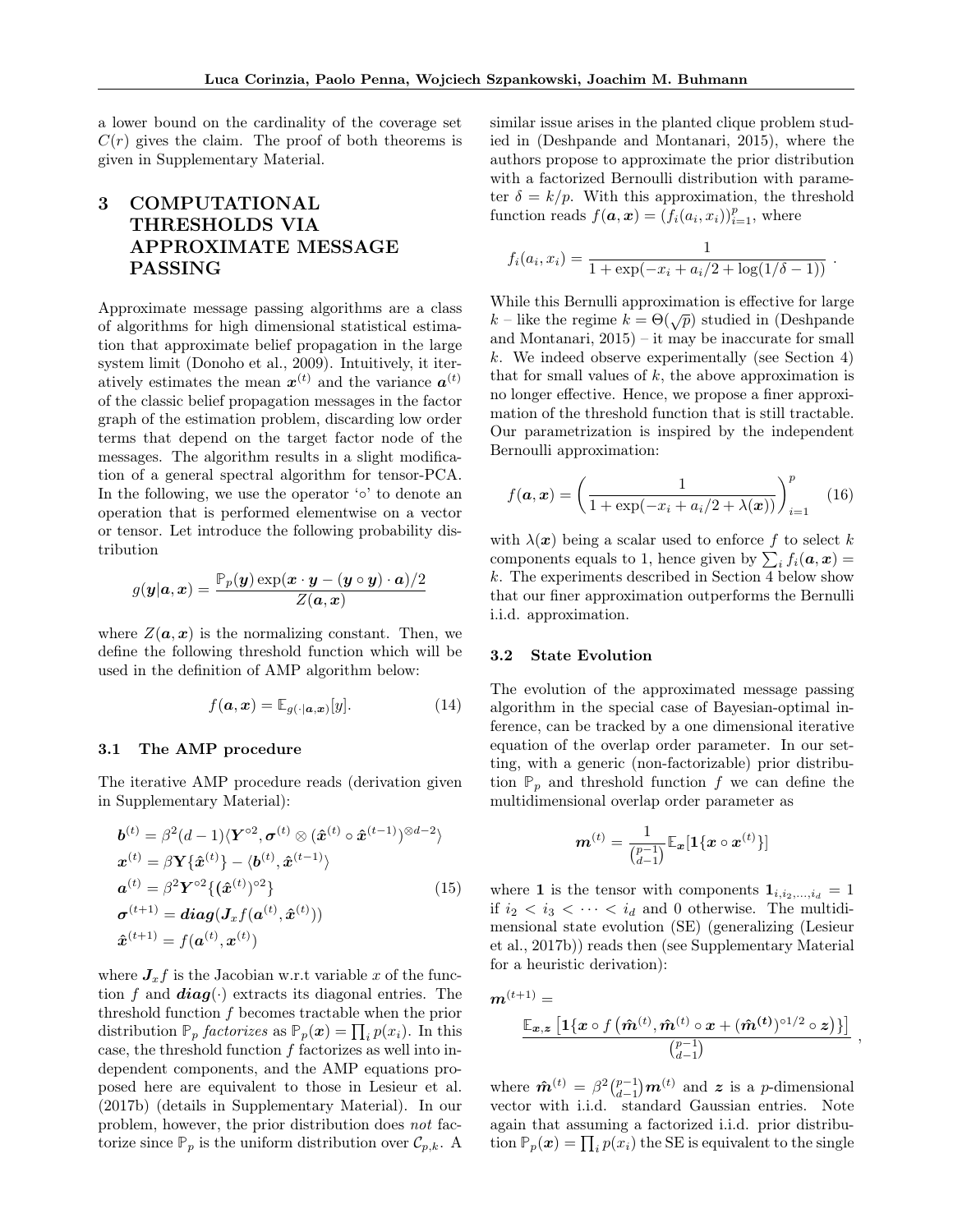

Figure 1: Empirical performance of the AMP algorithm for fixed  $p = 500$ ,  $d = 3$  and different values of k (respectively, from left to right,  $k = 20, 10, 5$ ). The experiment is repeated 20 times, and we report the median overlap achieved  $m$ . The AMP and AMP VECT refer respectively to using a scalar and a vectorial thresholding function as in Equation (16).

letter evolution of the *scalar* overlap  $m_t = \frac{1}{p} \langle x, \hat{x}^{(t)} \rangle$ described in (Lesieur et al., 2017b),

$$
m_{t+1} = \mathbb{E}_{x,z} \left[ x \cdot f(\hat{m}_t, \hat{m}_t x + \sqrt{\hat{m}_t} z) \right],\tag{17}
$$

where  $x \sim p$ ,  $z \sim \mathcal{N}(0, 1)$ , and  $\hat{m}_t = \beta^2 \binom{p-1}{d-1} m_t$ . In the following we derive an analytical threshold for the AMP algorithm to succeed, approximating the true prior distribution with a factorized Bernoulli prior with parameter  $\delta = \frac{k}{p}$  and using the simplified SE in Equation (17). A simple heuristic argument based on the study of the fixed points of the SE is given in the Supplementary Material.

Claim 1. The recovery threshold for the AMP algorithm reads:

$$
\gamma_{\text{AMP}} \coloneqq \sqrt{\frac{1}{2e} \left(\frac{p}{k}\right)^{d-1} \frac{1}{d(d-1)\log p}}.\tag{18}
$$

## 4 EXPERIMENTS AND DISCUSSION

In Figure 1, we report both the empirical performance of the AMP algorithm and the factorized SE fixed point (according to Equation (17)) for uninformative initialization (with a random overlap with the planted solution) and informative initialization (respectively UI and II) for different values of  $k$ . For a high value of k, the Bernoulli i.i.d. approximation of the prior function and factorized thresholding function well matches the SE fixed point, with the UI empirical performance slightly worse than the SE prediction due to finite-size effects (as already observed for the planted clique problem in graphs (Deshpande and Montanari, 2015)). At smaller values of  $k$ , the statistical dependency between signal components increases and the AMP empirical performance badly mismatch the SE prediction. In this setting, the proposed multivariate threshold function significantly outperforms the naive factorized AMP, matching the SE in the II setting correctly. Interestingly, the dynamic phase transition of the AMP indicated by the critical signal at which the SE with II fails approaches the conjectured<sup>4</sup> information-theoretic threshold  $\gamma_{\text{LB}}$ . This finding suggests a possibility of analysis of the IT thresholds with statistical physics-inspired techniques (e.g., interpolation methods by Barbier et al. (2020)) that so far have never been applied rigorously to the case of structured priors in the sparse setting.

In Figure 2 we also report the factorized SE fixed point for  $d = 3$  and  $d = 4$  for both UI and II. We can observe the good agreement between the analytical computational threshold given by Claim 1 and the SE's empirical fixed point. The dynamical phase transition indicated by the  $m^*$  transition for II (bottom row) is close to the information-theoretic lower bound (as shown already for the tensor-PCA problem in Lesieur et al. (2017b)).

## Acknowledgements

Szpankowski was in part supported by NSF Center on Science of Information Grants CCF-0939370 and NSF Grants CCF-1524312, CCF- 2006440, CCF-2007238, and Google Research Award.

<sup>&</sup>lt;sup>4</sup>Clearly,  $\gamma$ <sub>LB</sub> may no longer be a lower bound for the problem, since now we initialize the algorithm with the correct planted solution. Hence the term "conjectured".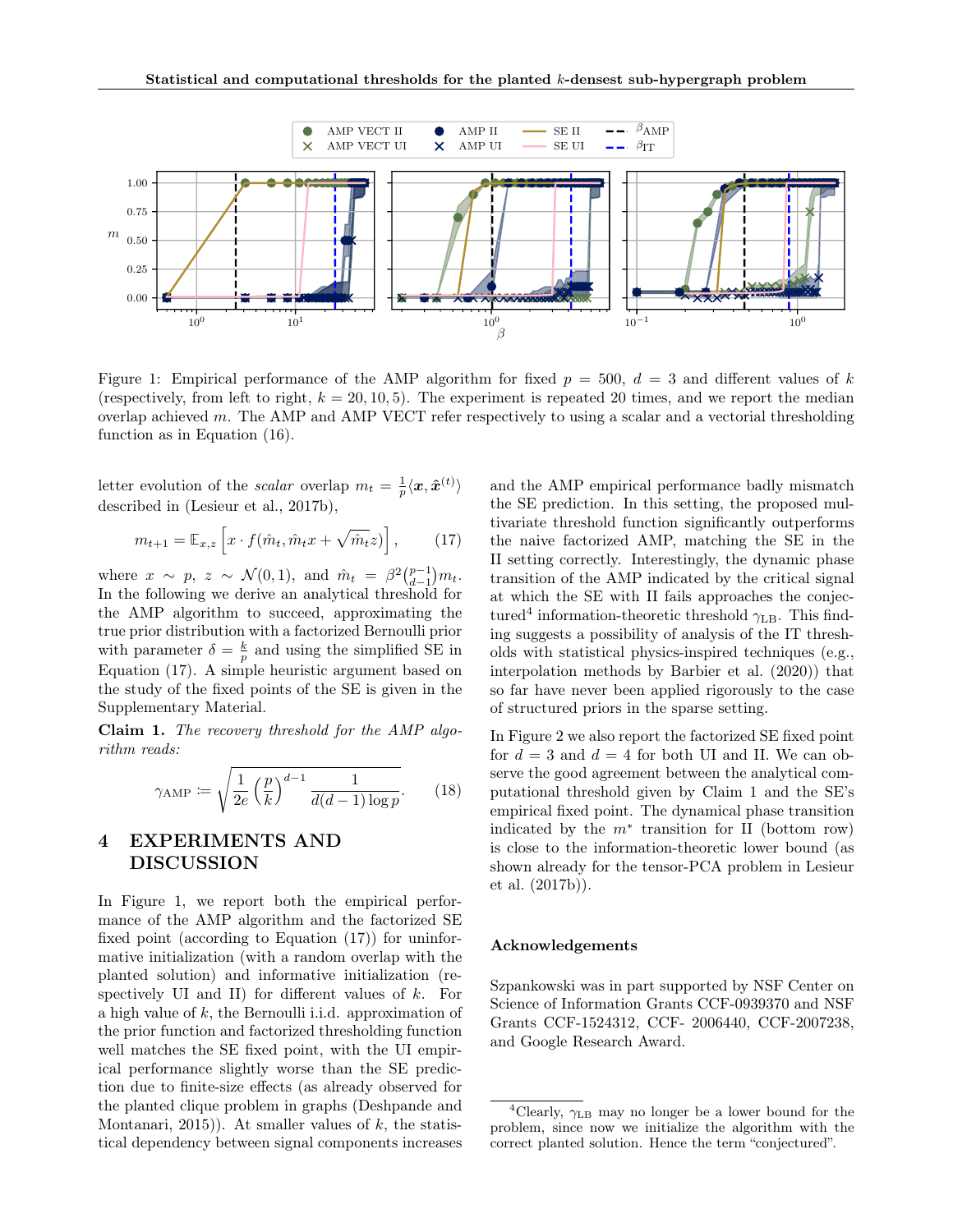

Figure 2: State evolution fixed point overlap  $m^*$  reached by the factorized equation in Equation (17). The first row reports the overlap obtain with uninformative initialization (UI,  $m_0 \approx 0$ ), while the bottom row reports the overlap with informative initialization (II,  $m_0 = 1$ ). The empirical fixed point with UI well matches the analytical AMP threshold given by Claim 1 (brown line, expressed in terms of the  $\beta$  parameter), while the II fixed point approaches the conjectured IT threshold located at the lower bound.

## References

- Emmanuel Abbe and Colin Sandon. Proof of the achievability conjectures for the general stochastic block model. Communications on Pure and Applied Mathematics, 71(7):1334–1406, 2018.
- Emmanuel Abbe, Afonso S Bandeira, and Georgina Hall. Exact recovery in the stochastic block model. IEEE Transactions on Information Theory (ISIT), 62(1):471–487, 2016.
- Christopher Aicher, Abigail Z Jacobs, and Aaron Clauset. Learning latent block structure in weighted networks. Journal of Complex Networks, 3(2):221– 248, 2014.
- Gerard Ben Arous, Reza Gheissari, and Aukosh Jagannath. Algorithmic thresholds for tensor PCA. The Annals of Probability, 48(4):2052–2087, 2020.
- Boaz Barak, Samuel B Hopkins, Jonathan Kelner, Pravesh Kothari, Ankur Moitra, and Aaron Potechin. A nearly tight sum-of-squares lower bound for the planted clique problem. In 57th Symposium on Foundations of Computer Science (FOCS), pages 428–437. IEEE, 2016.
- Jean Barbier, Mohamad Dia, Nicolas Macris, Florent Krzakala, Thibault Lesieur, and Lenka Zdeborová. Mutual information for symmetric rank-one matrix

estimation: A proof of the replica formula. In Advances in Neural Information Processing Systems (NIPS), pages 424–432, 2016.

- Jean Barbier, Nicolas Macris, and Cynthia Rush. Allor-nothing statistical and computational phase transitions in sparse spiked matrix estimation. Advances in Neural Information Processing Systems (NeurIPS), 33, 2020.
- Giulio Biroli, Chiara Cammarota, and Federico Ricci-Tersenghi. How to iron out rough landscapes and get optimal performances: averaged gradient descent and its application to tensor PCA. Journal of Physics A: Mathematical and Theoretical, 53(17): 174003, 2020.
- Matthew Brennan and Guy Bresler. Reducibility and statistical-computational gaps from secret leakage. In Conference on Learning Theory (COLT), pages 648–847. PMLR, 2020.
- Yudong Chen and Jiaming Xu. Statisticalcomputational phase transitions in planted models: The high-dimensional setting. In 31st International Conference on Machine Learning (ICML), PMLR, pages 244–252, 2014.
- Eden Chlamtac, Michael Dinitz, Christian Konrad, Guy Kortsarz, and George Rabanca. The Densest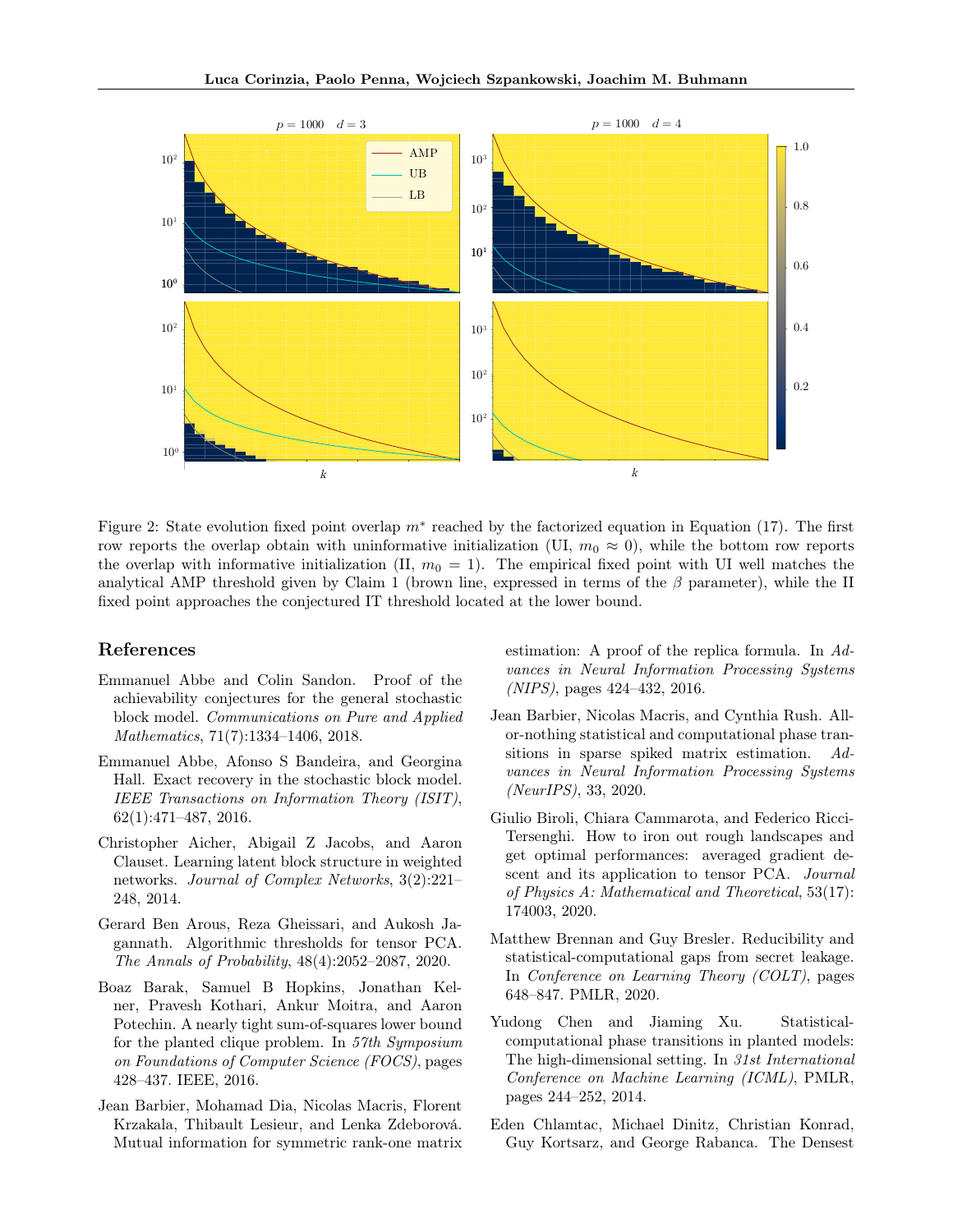k-Subhypergraph Problem. In Approximation, Randomization, and Combinatorial Optimization. Algorithms and Techniques (APPROX/RANDOM), volume 60 of LIPIcs, pages 6:1–6:19, 2016.

- Davin Choo and Tommaso d'Orsi. The Complexity of Sparse Tensor PCA. Advances in Neural Information Processing Systems (NeurIPS), 34, 2021.
- Luca Corinzia, Paolo Penna, Luca Mondada, and Joachim M. Buhmann. Exact recovery for a family of community-detection generative models. In IEEE International Symposium on Information Theory (ISIT), pages 415–419. IEEE, 2019.
- Luca Corinzia, Paolo Penna, Wojciech Szpankowski, and Joachim M Buhmann. On maximum-likelihood estimation in the all-or-nothing regime. In IEEE International Symposium on Information Theory (ISIT), pages 1106–1111. IEEE, 2021.
- Thomas M Cover. Elements of information theory. John Wiley & Sons, 1999.
- Bernard Derrida. Random-energy model: An exactly solvable model of disordered systems. Physical Review B, 24(5):2613, 1981.
- Yash Deshpande and Andrea Montanari. Informationtheoretically optimal sparse pca. In IEEE International Symposium on Information Theory (ISIT), pages 2197–2201. IEEE, 2014.
- Yash Deshpande and Andrea Montanari. Finding hidden cliques of size  $\sqrt{N/e}$  in nearly linear time. Foundations of Computational Mathematics, 15(4):1069– 1128, 2015.
- David L Donoho, Arian Maleki, and Andrea Montanari. Message-passing algorithms for compressed sensing. Proceedings of the National Academy of Sciences, 106(45):18914–18919, 2009.
- Willliam Feller. An introduction to probability theory and its applications, volume 2. John Wiley & Sons, 2008.
- Debarghya Ghoshdastidar and Ambedkar Dukkipati. Consistency of spectral partitioning of uniform hypergraphs under planted partition model. In Advances in Neural Information Processing Systems (NIPS), pages 397–405, 2014.
- Shi Gu, Muzhi Yang, John D Medaglia, Ruben C Gur, Raquel E Gur, Theodore D Satterthwaite, and Danielle S Bassett. Functional hypergraph uncovers novel covariant structures over neurodevelopment. Human brain mapping, 38(8):3823–3835, 2017.
- Rungang Han, Rebecca Willett, and Anru R. Zhang. An optimal statistical and computational framework for generalized tensor estimation. arXiv preprint arXiv: 2002.11255, 2021.
- Te Sun Han and Sergio Verdú. Generalizing the fano inequality. IEEE Transactions on Information Theory (ISIT),  $40(4):1247-1251$ , 1994.
- Samuel B Hopkins, Jonathan Shi, and David Steurer. Tensor principal component analysis via sum-ofsquare proofs. In Conference on Learning Theory  $(COLT)$ , pages 956–1006, 2015.
- Yukito Iba. The Nishimori line and Bayesian statistics. Journal of Physics A: Mathematical and General, 32 (21):3875, 1999.
- Aukosh Jagannath, Patrick Lopatto, Leo Miolane, et al. Statistical thresholds for tensor PCA. Annals of Applied Probability, 30(4):1910–1933, 2020.
- Jean-Michel Jolion and Walter Kropatsch. Graph based representations in pattern recognition, volume 12. Springer Science & Business Media, 2012.
- Chiheon Kim, Afonso S Bandeira, and Michel X Goemans. Stochastic block model for hypergraphs: Statistical limits and a semidefinite programming approach. arXiv preprint arXiv:1807.02884, 2018.
- Robert Legenstein, Wolfgang Maass, Christos H. Papadimitriou, and Santosh S. Vempala. Long Term Memory and the Densest K-Subgraph Problem. In 9th Innovations in Theoretical Computer Science Conference (ITCS), volume 94 of LIPIcs, pages 57:1–57:15, 2018. ISBN 978-3-95977-060-6.
- Thibault Lesieur, Florent Krzakala, and Lenka Zdeborová. Constrained low-rank matrix estimation: Phase transitions, approximate message passing and applications. Journal of Statistical Mechanics: Theory and Experiment, 2017(7):073403, 2017a.
- Thibault Lesieur, Léo Miolane, Marc Lelarge, Florent Krzakala, and Lenka Zdeborová. Statistical and computational phase transitions in spiked tensor estimation. In IEEE International Symposium on Information Theory (ISIT), pages 511–515. IEEE, 2017b.
- Miles E Lopes. On the maximum of dependent gaussian random variables: A sharp bound for the lower tail. arXiv preprint arXiv:1809.08539, 2018.
- Yuetian Luo and Anru R. Zhang. Tensor clustering with planted structures: Statistical optimality and computational limits. *arXiv preprint arXiv*: 2005.10743, 2021.
- Andrea Montanari. Statistical estimation: from denoising to sparse regression and hidden cliques. Statistical Physics, Optimization, Inference, and Message-Passing Algorithms: Lecture Notes of the Les Houches School of Physics: Special Issue, 2013.
- Andrea Montanari, Daniel Reichman, and Ofer Zeitouni. On the limitation of spectral methods: From the gaussian hidden clique problem to rank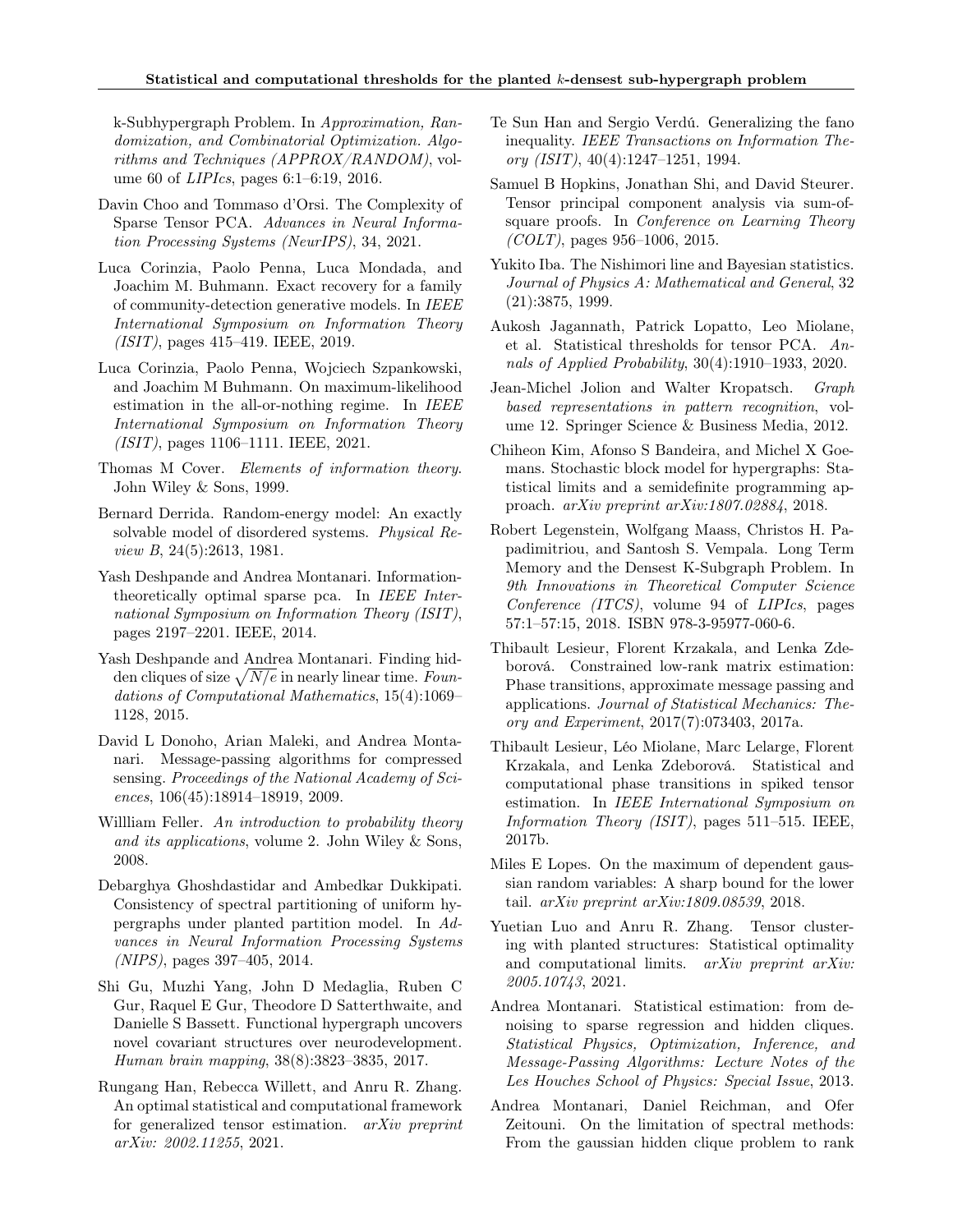one perturbations of gaussian tensors. IEEE Transactions on Information Theory (ISIT), 63(3):1572– 1579, 2016.

- Elchanan Mossel, Joe Neeman, and Allan Sly. Consistency thresholds for the planted bisection model. In 47th ACM Symposium on Theory of Computing (STOC), pages 69–75. ACM, 2015.
- Jonathan Niles-Weed and Ilias Zadik. The all-ornothing phenomenon in sparse tensor PCA. Advances in Neural Information Processing Systems (NeurIPS), 33, 2020.
- Tiago P Peixoto. Nonparametric weighted stochastic block models. *Physical Review E*,  $97(1):012306$ , 2018.
- Amelia Perry, Alexander S. Wein, and Afonso S. Bandeira. Statistical limits of spiked tensor models. Annales de l'Institut Henri Poincaré, Probabilités et Statistiques, 56(1):230–264, 02 2020.
- Emile Richard and Andrea Montanari. A statistical model for tensor pca. In Advances in Neural Information Processing Systems (NIPS), pages 2897– 2905, 2014.
- Zhijiang Wang, Jiming Liu, Ning Zhong, Yulin Qin, Haiyan Zhou, Jian Yang, and Kuncheng Li. A naive hypergraph model of brain networks. In International Conference on Brain Informatics, pages 119– 129. Springer, 2012.
- Alexander S. Wein, Ahmed El Alaoui, and Cristopher Moore. The Kikuchi Hierarchy and Tensor PCA. In IEEE 60th Annual Symposium on Foundations of Computer Science (FOCS), pages 1446–1468, 2019.
- Chen Zu, Yue Gao, Brent Munsell, Minjeong Kim, Ziwen Peng, Yingying Zhu, Wei Gao, Daoqiang Zhang, Dinggang Shen, and Guorong Wu. Identifying high order brain connectome biomarkers via learning on hypergraph. In International Workshop on Machine Learning in Medical Imaging, pages 1– 9. Springer, 2016.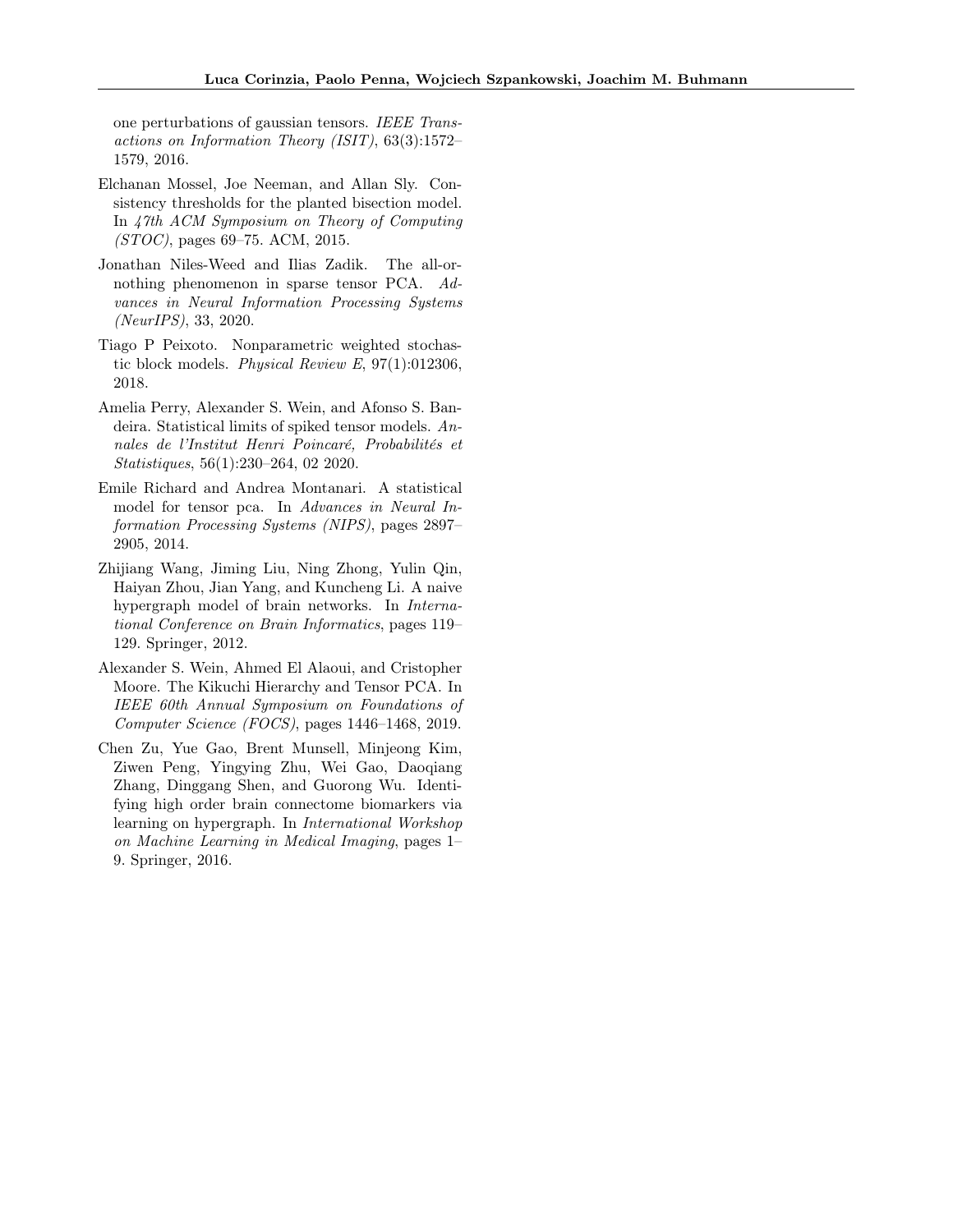#### Supplementary Material:

## Statistical and computational thresholds for the planted  $k$ -densest sub-hypergraph problem

## A Postponed proofs

Proof of Lemma 1. By definition of  $P_r^{(k')}$ ,  $1 - P_r^{(k')} = \mathbb{P}(\langle \mathbf{x}_{MLE}, \mathbf{x} \rangle < k')$ . By the characterization of the MLE in Equation (7) and the definition of  $\mathcal{S}_m$ , the latter event is equal to

$$
\{S(\mathbf{x}) > S(\hat{\mathbf{x}}), \ \forall \ \hat{\mathbf{x}} \in \mathcal{S}_0 \cup \cdots \cup \mathcal{S}_{k'-1}\}.
$$

The claim in Equation (10) follows then from the union-bound on the probability

$$
\mathbb{P}\left(\bigcup_{m=0}^{k'-1}\left\{S(\mathbf{x})\leq \max_{\hat{\mathbf{x}}\in\mathcal{S}_m}(S(\hat{\mathbf{x}}))\right\}\right).
$$

To prove the lower bound in Equation (11), we can observe that if  $S(\mathbf{x}) < \max_{\hat{\mathbf{x}} \in \mathcal{S}_m} (S(\hat{\mathbf{x}}))$  for some  $m < k$ , then the  $\mathbf{x}_{MLE} \neq \mathbf{x}$ , and thus it fails to exactly recover the planted solution. П

## A.1 Proofs for the Lower Bound

We shall use the following basic fact. For any random variables A and B and for any  $t \in \mathbb{R}$  the following inequality holds:

$$
\mathbb{P}(A \ge B) \le \mathbb{P}(A > t) + \mathbb{P}(t \ge B) \tag{19}
$$

*Proof of Theorem 1.* For the analysis, we define the following quantities depending on  $k' \in \{0, \ldots, k-1\}$  (we consider  $p, k, d$  to be the parameters of the problem, hence their dependency is not highlighted):

$$
Q(k') := {p-k \choose k-k'}
$$
  
\n
$$
M(k') := {k \choose k'} {p-k \choose k-k'} = {k \choose k-k'} {p-k \choose k-k'}
$$
  
\n
$$
D(k') := {k \choose d} - {k' \choose d}.
$$

For each fixed subset of k' nodes of the planted solution, there are  $Q(k')$  solutions that share exactly these k' nodes with the planted solution. Moreover, there are exactly  $M(k')$  solutions that share any  $k'$  nodes with the planted solution. Each solution sharing  $k'$  nodes with the planted solution differs in  $D(k')$  edges with the latter. We use the union bound given in Equation (10), and control the quantities

$$
\mathbb{P}\left(\max_{\hat{\mathbf{x}} \in \mathcal{S}_m} S(\hat{\mathbf{x}}) > S(\mathbf{x})\right)
$$

using the tail bounds of the Gaussian from Lemma 9 and spitting the inequality into the sum of two independent terms as in Equation (19). We hence get the following lemma (full proof given below in this section):

**Lemma 3.** For every  $\epsilon > 0$  and for every  $k' < k$  and  $k > 1$ , let  $\gamma_{UB}^{(k')}$  $U_{B_{\epsilon}}^{(k)} \coloneqq$  $\sqrt{\frac{\binom{k}{d}}{kD(k')}} \cdot UB_{\epsilon}(k'),$  where

$$
UB_{\epsilon}(k') := \sqrt{\frac{\log M(k')}{\log p} + \epsilon} + \sqrt{\frac{\log {k \choose k'}}{\log p} + \epsilon}.
$$
\n(20)

Then, for any  $\gamma > \gamma_{UB}^{(k')}$  $\bigcup_{UB_{\epsilon}}^{(\kappa)}$  it holds that

$$
\mathbb{P}\left(\max_{\hat{\mathbf{x}} \in \mathcal{S}_{k'}} S(\hat{\mathbf{x}}) > S(\mathbf{x})\right) \leq \frac{1}{\sqrt{\pi}p^{\epsilon}}.
$$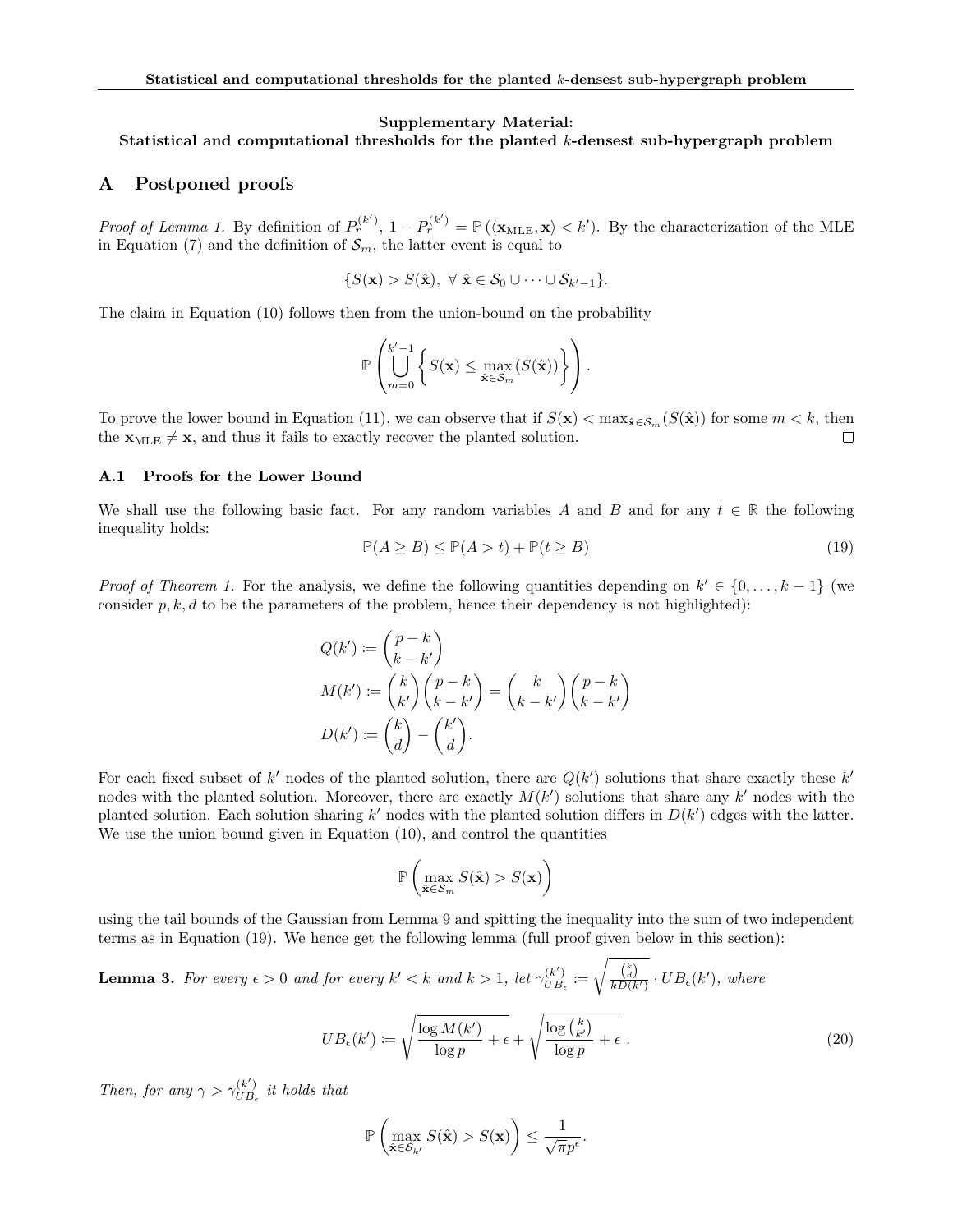Plugging the result of the latter Lemma into Equation (10) we get:

$$
1-P_r^{(k')}\in \mathcal{O}\left(\frac{k'}{p^\epsilon}\right)\;.
$$

Using now Lemma 15 to characterize further the bound  $\gamma_{UB}^{(k')}$  $\mathcal{L}_{UB_{\epsilon}}^{(\kappa)}$ , and reparametrazing  $\epsilon = \alpha_{k'} + \tilde{\epsilon}$ , with  $\tilde{\epsilon} > 0$  and arbitrarily constant, we have

$$
\frac{k'}{p^{\epsilon}} = \frac{k'}{p^{\alpha_{k'}}} \cdot \frac{1}{p^{\tilde{\epsilon}}} = \exp\left(\log p \left[-\tilde{\epsilon} + \frac{\log k'}{\log p} - \alpha_{k'}\right]\right) \in o(1).
$$

The asymptotics is due to the fact that  $\frac{\log k'}{\log p} - \alpha_{k'} \to 0$ , by definition of  $\alpha_{k'}$  in Equation (9), and hence the expression  $-\tilde{\epsilon} + \frac{\log k'}{\log p} - \alpha_{k'}$  is negative for sufficiently large p. Hence, the probability  $1 - P_r^{(k')}$  tends to 0.  $\Box$ 

Proof of Lemma 3. For an arbitrary subset F of k' nodes of the planted solution x, denoted by  $x_F$ , with  $k' \in$  $\{0,\ldots,k-1\}$ , let  $\mathcal{S}_{k'}^F$  be the set of all solutions that share exactly the set F with the planted solution. Let  $S^{-F}(\hat{\mathbf{x}})$  denote the sum of the weights in  $\hat{\mathbf{x}}$  but not in  $\mathbf{x}_F$ , as

$$
S^{-F}(\hat{\mathbf{x}}) = S(\hat{\mathbf{x}}) - S(\hat{\mathbf{x}} \circ \mathbf{x}_F).
$$

By the union bound over the  $\binom{k}{k'}$  possible fixed subsets F of  $k'$  nodes, we get

$$
\mathbb{P}\left(\max_{\hat{\mathbf{x}} \in S_{k'}} S(\hat{\mathbf{x}}) > S(\mathbf{x})\right) \le \le \binom{k}{k'} \mathbb{P}\left(\max_{\hat{\mathbf{x}} \in S_{k'}^{F}} S(\hat{\mathbf{x}}) > S(\mathbf{x})\right)
$$

$$
= \binom{k}{k'} \mathbb{P}\left(\max_{\hat{\mathbf{x}} \in S_{k'}^{F}} S^{-F}(\hat{\mathbf{x}}) > S^{-F}(\mathbf{x})\right) \tag{21}
$$

where the equality follows from subtracting from both sides the quantity  $S(\mathbf{x}_F)$ . Using Equation (19), we have

$$
\mathbb{P}\left(\max_{\hat{\mathbf{x}} \in S_F^F} S^{-F}(\hat{\mathbf{x}}) > S^{-F}(\mathbf{x})\right) \le
$$
\n
$$
\leq \mathbb{P}\left(\max_{\hat{\mathbf{x}} \in S_F^F} S^{-F}(\hat{\mathbf{x}}) > t\right) + \mathbb{P}\left(t \geq S^{-F}(\mathbf{x})\right)
$$
\n
$$
\leq \mathbb{P}\left(\max_{\hat{\mathbf{x}} \in S_F^F} S^{-F}(\hat{\mathbf{x}}) > t_{\Delta'}\right) + \mathbb{P}\left(D(k')\beta - t_{\Delta''} > S^{-F}(\mathbf{x})\right)
$$
\n
$$
\leq Q(k')p(k', \Delta') + p(k', \Delta'')
$$
\n(22)

where the second inequality follows from Lemma 14 (together with the definition of  $t_{\Delta'}$  and  $t_{\Delta''}$ ) and the latter inequality follows from Equation (34) and Equation (33) in Lemma 13. Combining Equation (21) and Equation (22), we get

$$
\mathbb{P}\left(\max_{\hat{\mathbf{x}} \in \mathcal{S}_{k'}} S(\hat{\mathbf{x}}) > S(\mathbf{x})\right) \leq {k \choose k'} \left(Q(k')p(k',\Delta') + p(k',\Delta'')\right)
$$
\n
$$
= {k \choose k'} \frac{1}{\sqrt{4\pi \log p}} \left(\left(\frac{1}{p}\right)^{\frac{\Delta'}{D(k')}} \frac{Q(k')}{\sqrt{\Delta'}} + \left(\frac{1}{p}\right)^{\frac{\Delta''}{D(k')}} \frac{1}{\sqrt{\Delta''}}\right)
$$
\n
$$
= \frac{1}{\sqrt{4\pi \log p}} \left(\left(\frac{1}{p}\right)^{\frac{\Delta'}{D(k')}} \frac{\frac{\Delta''}{\log p}}{\sqrt{\Delta'}} \frac{1}{\sqrt{\Delta'}} + \left(\frac{1}{p}\right)^{\frac{\Delta''}{D(k')} - \frac{\log(K')}{\log p}} \frac{1}{\sqrt{\Delta''}} + \left(\frac{1}{p}\right)^{\frac{\Delta''}{D(k')} - \frac{\log(k)}{\log p}} \frac{1}{\sqrt{\Delta''}}\right)
$$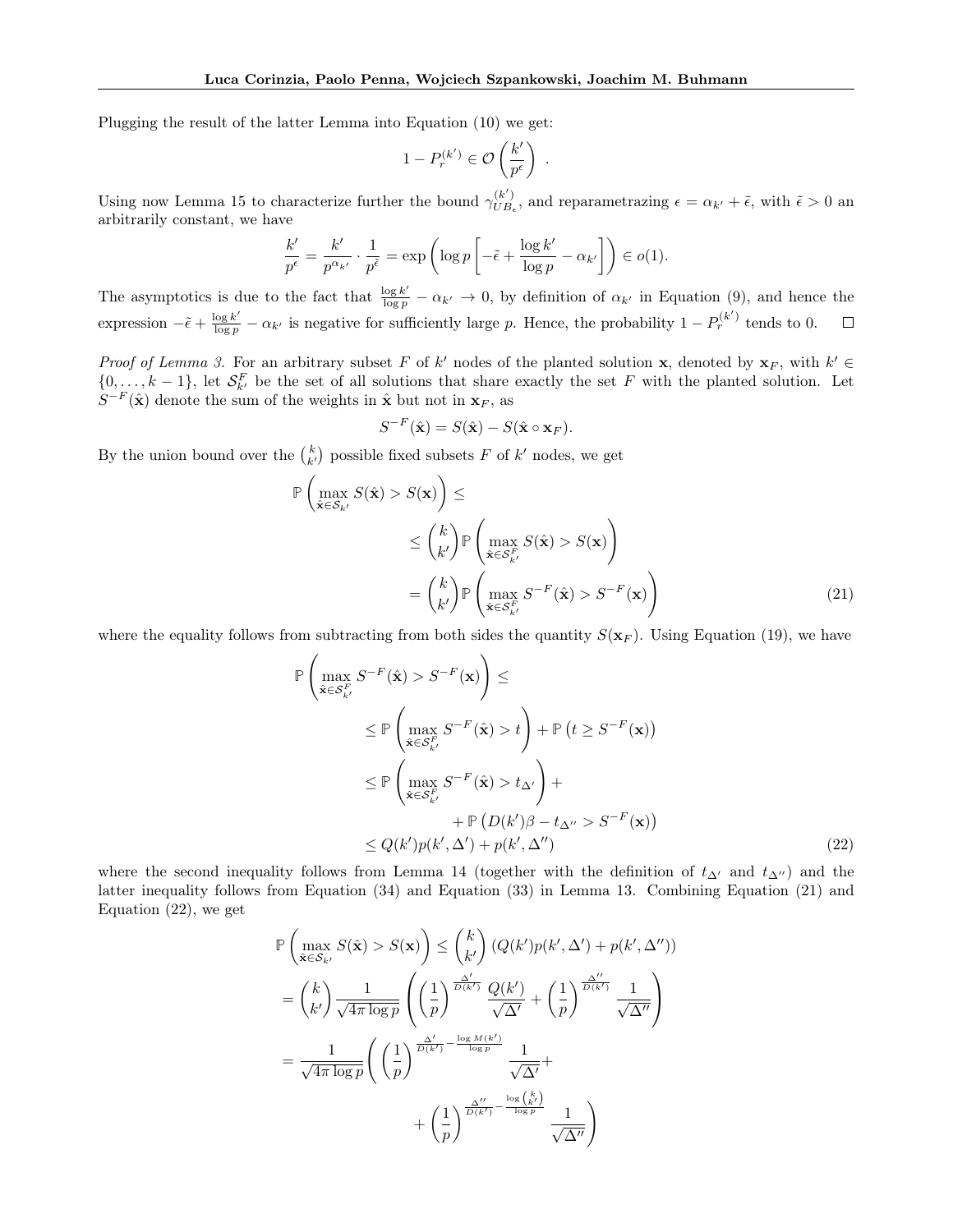where in the first equality we used Equation (32) and in the last equality the identity  $z = p^{\frac{\log z}{\log p}}$  and the fact that

$$
\binom{k}{k'}Q(k') = \binom{k}{k'}\binom{p-k}{k-k'} = M(k').
$$

Then, by Lemma 14, we get

$$
\mathbb{P}\left(\max_{\hat{\mathbf{x}} \in \mathcal{S}_{k'}} S(\hat{\mathbf{x}}) > S(\mathbf{x})\right) \leq \frac{1}{p^{\epsilon}} \frac{1}{\sqrt{4\pi \log p}} \left(\frac{1}{\sqrt{\Delta'}} + \frac{1}{\sqrt{\Delta''}}\right)
$$
  

$$
\leq \frac{1}{p^{\epsilon}} \frac{1}{\sqrt{4\pi \log p}} \frac{1}{D(k')} \left(\sqrt{\frac{\log p}{\log M(k')}} + \sqrt{\frac{\log p}{\log {k \choose k'}}}\right)
$$
  

$$
\leq \frac{1}{\sqrt{\pi p^{\epsilon}}}
$$

where in the last inequality we used  $D(k') \geq 1$ ,  $M(k') \geq {k \choose k'} \geq k$ , and  $\log k > 1$ , that valid for  $k > k'$  and  $k > 1$ . П

#### A.2 Proofs of the Lower Bound

Proof of Theorem 2. The proof of this lower bound is based on the result on tail bounds on the maximum of Gaussians with bounded correlation (Lopes, 2018) given for convenience in Lemma 10. We here outline a road map of the proof: (i) Given an overlap  $r \leq k$  between two solutions  $\mathbf{x}', \mathbf{x}''$ , we define the correlation  $\rho(r)$  as the correlation between the random variables  $S(\mathbf{x}')$  and  $S(\mathbf{x}'')$ . We first analyze the conditions for vanishing correlation  $\rho(r) \to 0$ . (ii) Using the tail bound on correlated Gaussians in Lemma 10, we show that vanishing correlation implies the concentration of the maximum of a given coverage of solutions  $\mathcal{C}(r)$ . (iii) Using a lower bound on the rate of the cardinality of the coverage, we provide a respective lower bound of the recovery threshold. We hence first give a Lemma that characterizes the condition to have vanishing correlations.

**Lemma 4.** For any two solutions  $\mathbf{x}', \mathbf{x}'' \in C_{p,k}$ , that share r nodes as  $\langle \mathbf{x}', \mathbf{x}'' \rangle = r$ , the correlation of the weights  $\rho \coloneqq \rho_{S(\mathbf{x}'),S(\mathbf{x}'')}$  reads

$$
\rho = \frac{\binom{r}{d}}{\binom{k}{d}}
$$

and it vanishes in each of the following two regimes:

1. For  $d \in \omega(1)$  and  $r \leq \lambda k$  for any constant  $\lambda$  satisfying

$$
\begin{cases} \lambda < 1 \qquad \text{for } d \in o(\sqrt{k}) \\ \lambda < 1/e \qquad \text{otherwise} \end{cases} \tag{23}
$$

2. For  $d \in \mathcal{O}(1)$  and for any  $r \in o(k)$ .

We can hence show in the following that, given a coverage with vanishing correlation  $\rho(r)$ , the maximum of such coverage in bounded from below in high probability.

**Lemma 5.** Given a number of shared nodes r and a coverage  $\mathcal{C}(r)$  that satisfies Definition 3, if the correlation between the weights of two solutions  $\mathbf{x}', \mathbf{x}'' \in \mathcal{C}(r)$ ,  $\rho(r) = \rho_{S(\mathbf{x}'),S(\mathbf{x}'')} \to 0$  vanishes, then for any constant  $\epsilon \in (0,1)$  the following upper bound on the maximum weight in the coverage holds:

$$
\lim_{p \to +\infty} \mathbb{P}\left(\max_{\hat{\mathbf{x}} \in \mathcal{C}(r)} S(\hat{\mathbf{x}}) \le (1 - \epsilon) \cdot \sigma_k \sqrt{\alpha_{C(r)} \cdot 2 \log p}\right) = 0 \tag{24}
$$

where  $\sigma_k = \sqrt{\binom{k}{d}}$ .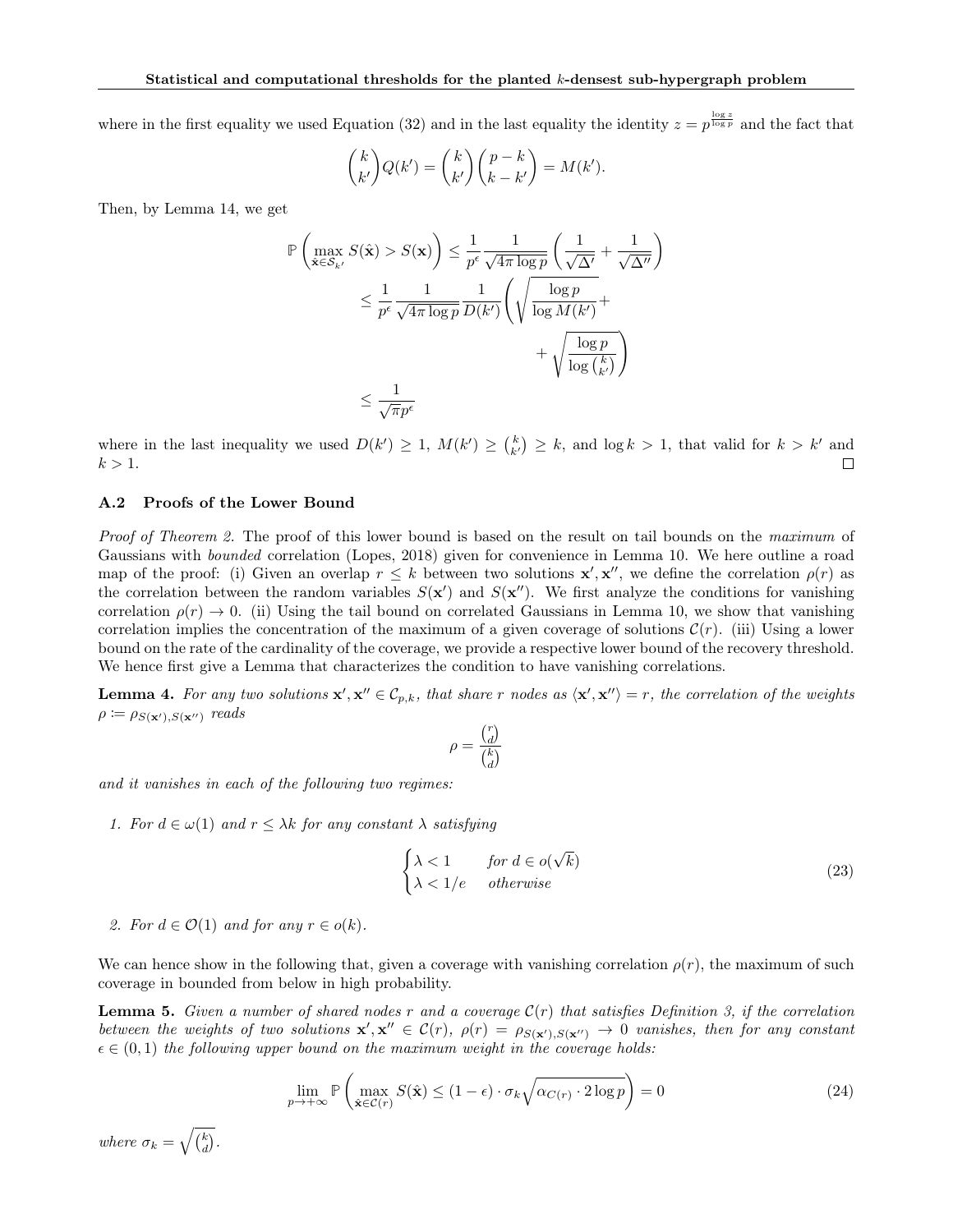We further provide a bound on the opposite direction for the weight of the planted solution, such that the two quantities can be well separated in high probability.

**Lemma 6.** For any sequence  $\Delta = \Omega \left( \frac{\binom{k}{d}}{\log p} \right)$  $\Big),$  it holds that  $\lim_{p\to+\infty}\mathbb{P}_z\left(S(\mathbf{x})>\beta_k+\sqrt{\Delta\cdot 2\log p}\right)=0$ 

where  $\beta_k = \binom{k}{d} \beta$  and **x** is the planted solution.

We can prove the main Lemma that connects the recovery threshold to the rate of any coverage  $\alpha_{C(r)}$ .

**Lemma 7.** Given the assumptions of Lemma 5 and given that  $\alpha_{C(r)} \in \Omega(1)$ , for any  $\epsilon > 0$  constant, if  $\gamma \leq$  $(1 - \epsilon) \sqrt{\frac{\alpha_{C(r)}}{k}}$ , then the probability of recovery vanishes:

$$
\lim_{p\to+\infty}P_r=0.
$$

*Proof.* From the hypothesis that  $\alpha_{C(r)} \in \Omega(1)$ ,  $\log p \to +\infty$ , and given any constant  $\delta_0 > 0$  the condition on  $\gamma$ above implies that for p large enough:

$$
\gamma \le (1 - \epsilon) \sqrt{\frac{\alpha_{C(r)}}{k}} - \sqrt{\frac{\delta_0}{k \log p}}.
$$

Using the definition of  $\gamma$  and defining  $\Delta = \delta_0 \cdot \frac{\binom{k}{d}}{\log p}$  we get with simple manipulation:

$$
(1 - \epsilon)\sqrt{\binom{k}{d}}\sqrt{\alpha_{C(r)} \cdot 2\log p} > \binom{k}{d}\beta + \sqrt{\Delta \cdot 2\log p} \tag{25}
$$

Using Equation (19) and Equation (11), we can write an upper-bound on the recovery probability as:

$$
P_r \leq \mathbb{P}\left(\max_{\hat{\mathbf{x}} \in C(r)} S(\hat{\mathbf{x}}) \leq S(\mathbf{x})\right)
$$
  
\$\leq \mathbb{P}\left(\max\_{\hat{\mathbf{x}} \in C(r)} S(\hat{\mathbf{x}}) \leq t\right) + \mathbb{P}(t < S(\mathbf{x})).

We can now use the condition in Equation  $(25)$ , to get a t such that the conditions for both Lemma 5 and Lemma 6 are satisfied. We hence obtain

$$
\mathbb{P}\left(\max_{\hat{\mathbf{x}} \in \mathcal{C}(r)} S(\hat{\mathbf{x}}) > t\right) \to 1 \qquad \text{and} \qquad \mathbb{P}\left(S(\mathbf{x}) \le t\right) \to 1 \tag{26}
$$

 $\Box$ 

and so the claim follows.

Consider any  $r = \lambda k$  with  $\lambda$  being any constant satisfying Equation (23), according to the regime of d and k. By Lemma 4 and the assumption of the theorem  $d \in \omega(1)$ , the correlation  $\rho(r)$  vanishes. We can hence bound the recovery threshold with a respective bound on the rate  $\alpha_{C(r)}$ , that is given in the following Lemma.

**Lemma 8.** There exist a coverage  $C(r)$  according to Definition 3 with cardinality  $C(r)$ ,  $C(r) := |C(r)|$  at least

$$
C(r) \gtrsim \frac{\binom{p}{k}}{B(r)} \qquad \qquad \text{for} \qquad \qquad B(r) = \sum_{l=r}^{k} \binom{k}{l} \binom{p-k}{k-l}.\tag{27}
$$

For any  $\alpha_k \in (0,1)$  and  $r \leq \lambda k$ , with constant  $\lambda \in (0,1)$ , and for  $r \in \omega(\frac{k}{\log n})$  it holds that  $\alpha_{C(r)} \gtrsim r(1-\alpha_k)$ .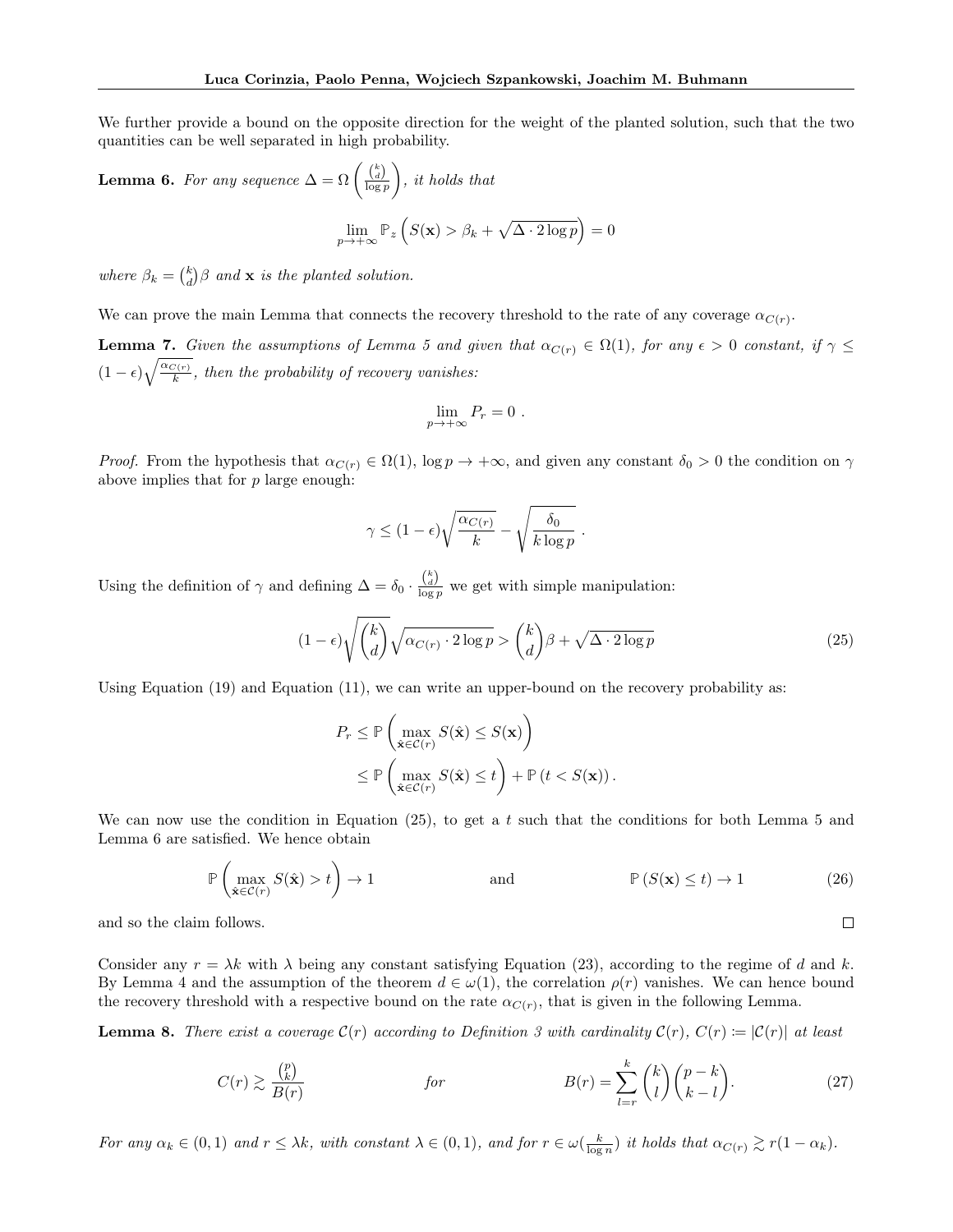We can thus apply Lemma 7 and Lemma 8 with  $r = \lambda k$  and obtain the desired result as follows:

$$
(1 - \epsilon)\sqrt{\frac{\alpha_{C(r)}}{k}} \ge (1 - \epsilon)\sqrt{\lambda(1 - \alpha_k)} > \gamma
$$

where the last inequality follows from the condition on  $\gamma$  in Equation (12) and the hypothesis that  $\lambda$  satisfies Equation (23). The above inequality and Lemma 7 implies the claim.  $\Box$ 

Proof of Lemma 4. Both  $S(\mathbf{x}')$  and  $S(\mathbf{x}'')$  are Gaussian random variables  $\mathcal{N}(\mu, \beta^2 {k \choose d})$ , where  $\mu$  is the mean, and depends on the amount of nodes that the solution shares with the planted one x. The correlation is hence

$$
\rho = \frac{\mathbb{E}[(S(\mathbf{x}') - \mathbb{E}S(\mathbf{x}'))(S(\mathbf{x}'') - \mathbb{E}S(\mathbf{x}''))]}{\beta^2 {k \choose d}}.
$$

Observe that  $S(\mathbf{x}') - \mathbb{E}S(\mathbf{x}')$  and  $S(\mathbf{x}'') - \mathbb{E}S(\mathbf{x}'')$  are the sum of  $\binom{k}{d} - \binom{r}{d}$  independent terms, and  $\binom{r}{d}$  identical terms that are Gaussian distributed  $\mathcal{N}(0, \beta^2)$ . Hence, we get  $\rho = \binom{r}{d} \binom{k}{d}$ . We can now upper bound the correlation as

$$
k(k-1)\cdots(k-d+1) \ge (k-d)^d = \left(1 - \frac{d}{k}\right)^d k^d
$$

$$
\ge \left(1 - \frac{d^2}{k}\right)k^d
$$

and therefore

$$
\frac{\binom{r}{d}}{\binom{k}{d}} = \frac{r!}{d!(r-d)!} \frac{d!(k-d)!}{r!} = \frac{r(r-1)\cdots(r-d+1)}{k(k-1)\cdots(k-d+1)}
$$

$$
\leq \left(\frac{r}{k}\right)^d \frac{1}{\left(1 - \frac{d^2}{k}\right)}
$$

$$
\leq \frac{\lambda^d}{\left(1 - \frac{d^2}{k}\right)}.
$$

For  $d \in o$ ( √ k) and  $d \in \omega(1)$  the latter quantity converges to 0 for any constant  $\lambda < 1$ . As for the other case in Equation (23), we have

$$
\frac{\binom{r}{d}}{\binom{k}{d}} \le \frac{e^d r^d}{d^d} \cdot \frac{d^d}{k^d} = \left(\frac{e \cdot r}{k}\right)^d \le (e\lambda)^d \to 0
$$

where the asymptotics follows from  $e < c_0$  and  $d \to \infty$ . As for the second case, since  $d \in \Theta(1)$  we have  $\binom{r}{d} \in \Theta(r^d)$  and  $\binom{k}{d} \in \Theta(k^d)$ , and thus  $r \in o(k)$  implies  $\binom{r}{d} \in o(\binom{k}{d})$ .  $\Box$ 

Proof of Lemma 5. We apply the tail bound to the maximum of correlated Gaussians given in (Lopes, 2018) (given also in Lemma 10 for convenience) with  $N = C(r)$ . In particular, since by assumption the correlation vanishes, we can choose any  $\rho_0 < 1$  and, for sufficiently large p, satisfy  $\delta_0\sqrt{1-\rho_0} \geq 1-\epsilon$  and  $\rho(r) \leq \rho_0$ . We can hence obtain:

$$
\lim_{p \to +\infty} \mathbb{P}\left(\max_{\hat{\mathbf{x}} \in \mathcal{C}(r)} S(\hat{\mathbf{x}}) \le (1 - \epsilon) \cdot \sigma_k \sqrt{2 \log C(r)}\right) = 0.
$$
\n(28)

Then, Equation (28) follows from Equation (30) as both  $\eta$  and  $\xi$  in Equation (31) are constants and  $C(r) = |\mathcal{C}(r)| \rightarrow \infty$ . Finally, recall that  $\alpha_{C(r)} = \lim_p \log C(r)/\log p$ , and hence, for p large enough,  $\log C(r) \leq \alpha_{C(r)} \log p(1+\epsilon)$ . The claim follows from the arbitrariness of  $\epsilon$ .  $\Box$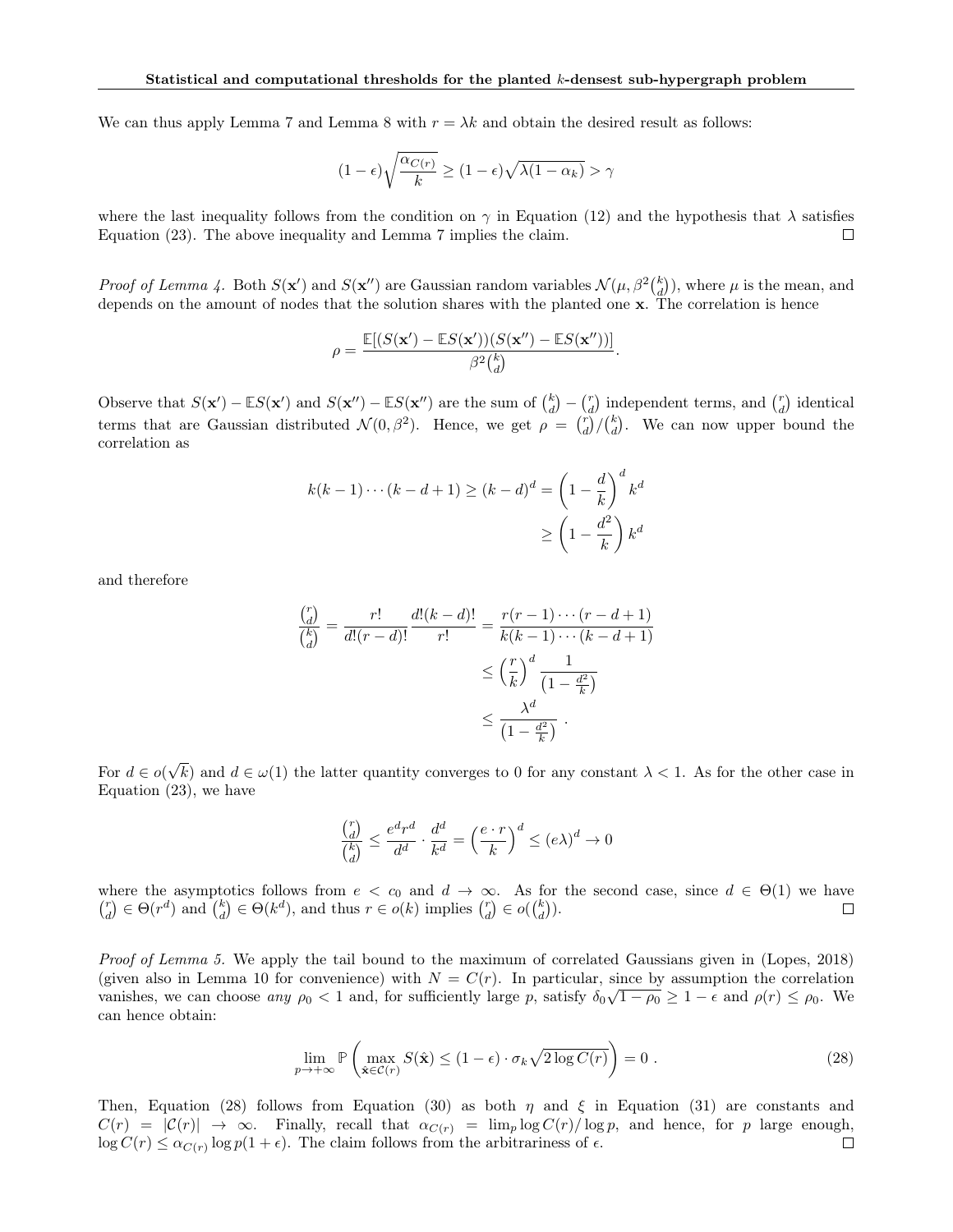*Proof of Lemma 6.* Simply observe that, fixing **x** as the planted solution,  $S(\mathbf{x}) \sim \mathcal{N}(\binom{k}{d} \beta, \binom{k}{d})$ . Hence, by applying Lemma 9 with  $\mu = \binom{k}{d} \beta = \beta_k$ ,  $\sigma^2 = \binom{k}{d}$ , and  $c = t_{\Delta} = \sqrt{\Delta^2 \log n}$  we have

$$
\mathbb{P}_z \left( S(\mathbf{x}) > \beta_k + t_\Delta \right) \leq \frac{1}{t_\Delta} \cdot \frac{e^{-t_\Delta^2/2\binom{k}{d}}}{\sqrt{2\pi}}
$$

$$
= \frac{e^{-(\Delta \log p)/\binom{k}{d}}}{t_\Delta \sqrt{2\pi}}
$$

$$
= \frac{p^{-\Delta/\binom{k}{d}}}{\sqrt{2\pi \Delta} \cdot \sqrt{2 \log p}},
$$

and the latter quantity goes to 0 for  $\Delta = \Omega \left( \frac{\binom{k}{d}}{\log p} \right)$ .

*Proof of Lemma 8.* We construct  $\mathcal{C}(r)$  by a iterative greedy procedure. Starting from an arbitrary  $\hat{\mathbf{x}} \in \mathcal{C}_{p,k}$ , include  $\hat{\mathbf{x}}$  into  $\mathcal{C}(r)$  and remove all solutions in  $\mathcal{C}_{p,k}$  with overlap with the planted solution  $\langle \mathbf{x}, \hat{\mathbf{x}} \rangle \geq r$ . Iterate this step with the remaining solutions in  $\mathcal{C}_{p,k}$  not considered before, until there are none with this property. At every step we include one new solution in  $\mathcal{C}(r)$  we remove at most  $B(r)$  solutions from  $\mathcal{C}_{p,k}$ . Hence, in total we can collect in  $\mathcal{C}(r)$  at least  $\lceil |\mathcal{C}_{p,k}|/B(r)\rceil = \lceil \binom{p}{k}/B(r)\rceil$  many solutions. Note that this construction satisfies Definition 3 as (i) holds by construction, and (ii) follows from the fact that if  $\hat{\mathbf{x}} \notin \mathcal{C}(r)$ , then we can perform another greedy step of the procedure and included it. Hence this proves Equation (27). To prove the second part of the lemma, note that  $\binom{k}{d} \leq 2^k$  and  $\binom{p-k}{k-l} \leq \binom{p}{k-r}$ , hence we can get the following upper bound on  $B(r)$ .

$$
B(r) \le 2^k {p \choose k-r} (k-r) .
$$

Plugging the latter in Equation (27) we get:

$$
C(r) \ge \log \frac{{p \choose k}}{B(r)} \ge \log \binom{p}{k} + -\left[k + \log \binom{p}{k-r} + \log(k-r)\right].
$$

Using the standard concentration inequalities on the binomial coefficients in Lemma 11, we get

$$
\log \binom{p}{k} \ge k(\log p - \log k) = k(1 - \alpha_k) \log p
$$

and

$$
\log {p \choose k-r} \le (k-r)(1+\log p - \log(k-r))
$$
  
 
$$
\le (k-r)(1-\alpha_k)\log p,
$$

where the last inequality follows from  $r \leq \lambda k$  and, in particular,  $\log(k - r) \geq \log(k - \lambda k) = \log k + \log(1 - \lambda) \approx$  $\log k \approx \alpha_k \log p$ . Hence we finally get the bound for the rate of the cardinality  $C(r)$ :

$$
\alpha_{C(r)} := \frac{\log C(r)}{\log p}
$$
  
\n
$$
\geq k(1-r) - (k-r)(1-\alpha_k) - \frac{k + \log(k-r)}{\log p}
$$
  
\n
$$
= r(1-\alpha_k) - o(r) \approx r(1-\alpha_k),
$$

where the last equality is due to the fact that  $r \in \omega(\frac{k}{\log p})$ .

 $\Box$ 

 $\Box$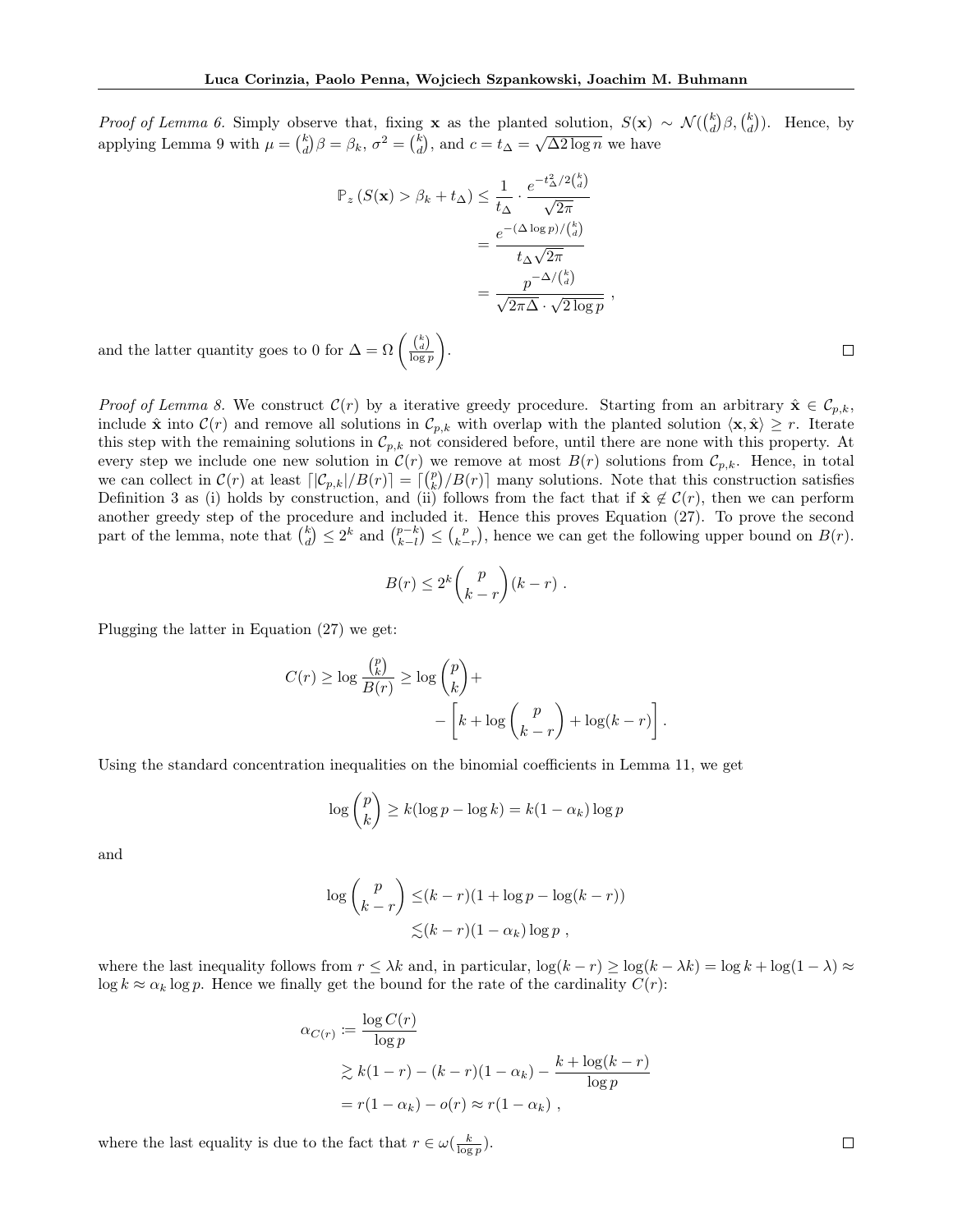*Proof of Theorem 3.* Let  $Y^{(u)}$  denote the  $\binom{p}{d}$ -dimensional vector obtained by the unfolding of the d-tensor Y into a vector containing its non-zero components (all  $Y_{i_1i_2\cdots i_d}$  for distinct d-tuples  $i_1 < i_2 < \cdots < i_d$ ). Since each component of vector  $Y^{(u)}$  is a Gaussian r.v. according to Equation (5), the vector  $Y^{(u)}$  is also distributed as a Gaussian,

$$
\mathbf{Y}^{(u)}(\hat{\mathbf{x}}) \sim \mathcal{N}\left(\beta(\hat{\mathbf{x}}^{\otimes d})^{(u)}, \mathbf{I}_{\binom{p}{d}}\right) := P_{\hat{\mathbf{x}}}\tag{29}
$$

where  $I_{\binom{p}{d}}$  is the identity matrix in  $\mathbb{R}^{\binom{p}{d}}$ . For any  $l \in \{0, \ldots, k\}$  and for  $r = k - l$ , let  $\mathcal{C}(r)$  be a maximumcardinality coverage defined according to Lemma 8. For any  $\mathbf{x}' \in \mathcal{C}_{p,k}$  (possibly  $\mathbf{x}' \notin \mathcal{C}(r)$ ) we consider its closest solution in  $\mathcal{C}(r)$  according to the scalar product:

$$
\mathcal{P}_{\mathcal{C}(r)}(\mathbf{x}') \coloneqq \underset{\mathbf{x}'' \in \mathcal{C}(r)}{\operatorname{argmax}} \langle \mathbf{x}', \mathbf{x}'' \rangle \ .
$$

Let  $\tilde{\mathbf{x}} = \mathcal{P}_{\mathcal{C}(r)}(\mathbf{x}_{MLE}(\mathbf{Y}))$ , where  $\mathbf{x}_{MLE}(\mathbf{Y})$  is the MLE characterized in Equation (7). By Fano's inequality (Cover, 1999) we have that, for  $\mathbf{x}'$  be chosen uniformly at random in  $\mathcal{C}(r)$ ,

$$
1 - P_r \ge \mathbb{P} (\tilde{\mathbf{x}} \neq \mathbf{x}') \ge 1 - \frac{\mathbf{I}(\mathbf{x}; \mathbf{Y}) + \log 2}{\log C(r)}
$$

where  $I(\cdot;\cdot)$  denotes the mutual information. Using the generalized Fano's inequality (Han and Verdú, 1994) we further have:

$$
I(\mathbf{x}; \mathbf{Y}) \leq \frac{1}{C(r)^2} \sum_{\mathbf{x}'' \neq \mathbf{x}' \in C(r)} D(P_{\mathbf{x}'} || P_{\mathbf{x}''}) \leq {k \choose d} \beta^2 ,
$$

where  $D(\cdot||\cdot)$  denotes the Kullback–Leibler divergence and the second inequality follows from Lemma 16. Hence, from the definition of  $\gamma$ , we get

$$
1 - P_r \ge 1 - \frac{\binom{k}{d} \beta^2 + \log 2}{\log C(r)} \approx 1 - \frac{2\gamma^2 k \cdot \log p}{\log C(r)}
$$

$$
= 1 - \frac{2\gamma^2 k}{\alpha_{C(r)}}
$$

where in the last equality we used the definition of  $\alpha_{C(r)}$  in Equation (9) and the previous approximation comes from the fact that  $C(r) \to \infty$ . The bound  $\alpha_{C(r)} \gtrsim r(1-\alpha_k)$  in Lemma 8, with  $r = \lambda k$  and  $\lambda \in (0,1)$  constant, yields

$$
P_r \lesssim 2\gamma^2 \frac{1}{\lambda(1-\alpha_k)}
$$

from which the claim follows easily from the arbitrariness of  $\lambda$ .

## B Useful lemmas

**Lemma 9.** For any 
$$
X \sim \mathcal{N}(\mu, \sigma^2)
$$
 and any  $c > 0$ , the following concentration inequalities hold:

$$
\left(\frac{1}{c} - \frac{1}{c^2}\right) \cdot \frac{e^{-c^2/2\sigma^2}}{\sqrt{2\pi}} \le \mathbb{P}(X \ge \mu + c) \le \frac{1}{c} \cdot \frac{e^{-c^2/2\sigma^2}}{\sqrt{2\pi}}
$$

Proof. See (Feller, 2008, Section 7.1).

**Lemma 10** (Theorem 2.2 in (Lopes, 2018)). For any constant  $\delta_0 \in (0,1)$ , the maximum of N possibly dependent Gaussian random variables  $X_1, \ldots, X_N \sim \mathcal{N}(0, \sigma_X^2)$  satisfies

$$
\mathbb{P}\left(\max(X_1,\ldots,X_N)\leq \sigma_X\cdot \delta_0\sqrt{2(1-\rho_0)\log N}\right)\leq C\cdot \frac{\log^{\eta}N}{N^{\xi}}
$$
\n(30)

.

 $\Box$ 

 $\Box$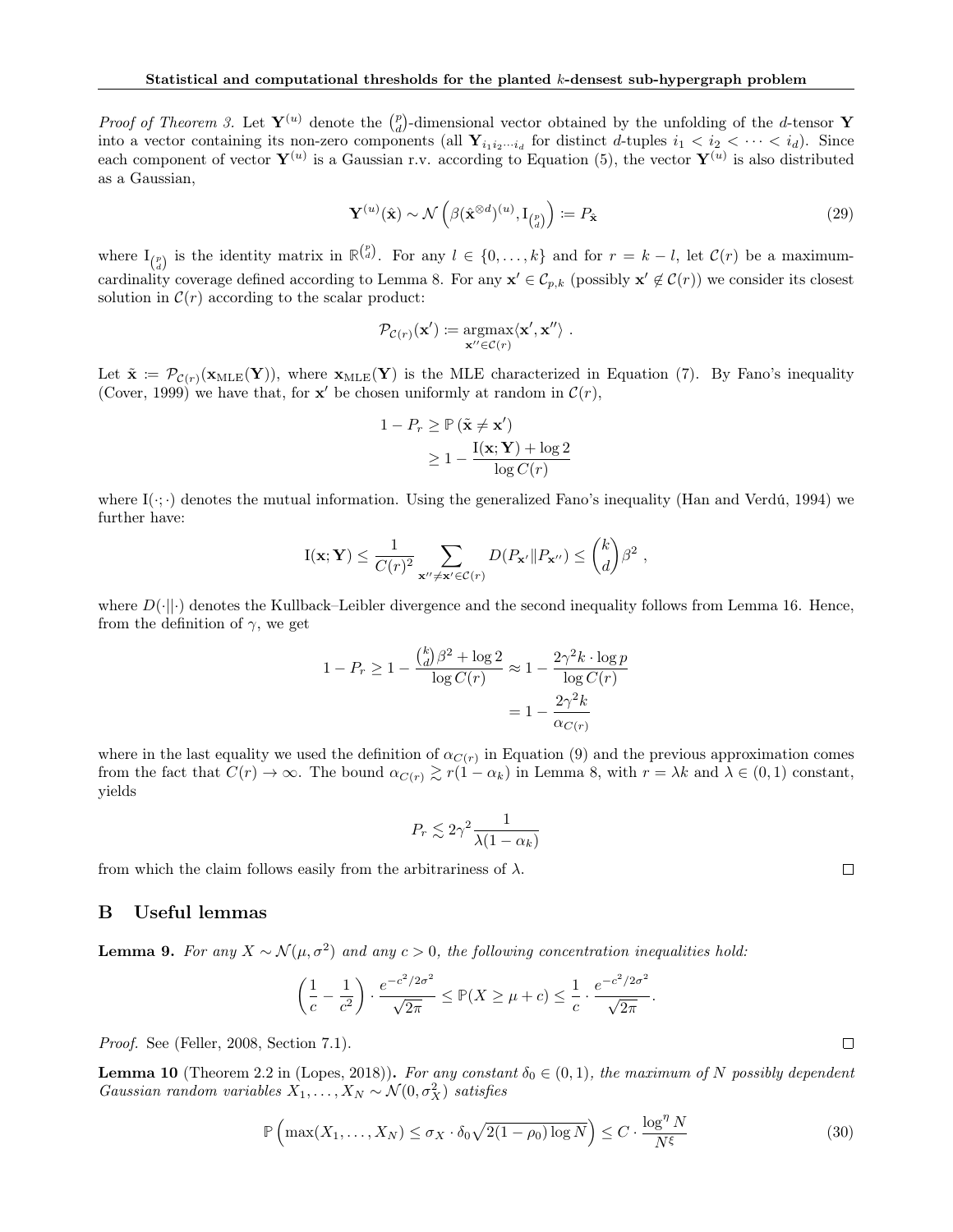where  $C = C(\delta_0, \rho_0)$  is a constant depending only on  $\delta_0$  and  $\rho_0$  and

$$
\eta = \frac{1 - \rho_0}{\rho_0} (1 - \delta_0) , \qquad \text{and} \qquad \xi = \frac{1 - \rho_0}{\rho_0} (1 - \delta_0)^2 . \tag{31}
$$

Lemma 11. For any integers a and b the following concentration inequalities hold for the log binomial:

$$
a(\log b - \log a) \le \log {b \choose a} \le a(1 + \log b - \log a).
$$

**Lemma 12.** For any integers k, d and k' with  $k' \leq k$  the following holds:

$$
\frac{k-k'}{\binom{k}{d}-\binom{k'}{d}} \leq \frac{k}{\binom{k}{d}}.
$$

Proof. With simple manipulation, observe that this inequality is equivalent to

$$
\frac{\binom{k'}{d}}{\binom{k}{d}} \leq \frac{k'}{k} \ .
$$

For  $k' < d$  this inequality is trivially satisfied since  $\binom{k'}{d}$  $\mathbf{d}^{(k)}_d$  = 0. Otherwise we can write the previous inequality as

$$
\frac{\binom{k'}{d}}{\binom{k}{d}} = \frac{k'!}{d!(k'-d)!} \frac{d!(k-d)!}{k!} = \frac{k'(k'-1)\cdots(k'-d+1)}{k(k-1)\cdots(k-d+1)} \le \frac{k'}{k}
$$

which is satisfied for any  $k' \leq k$  since all these terms satisfy  $\frac{k'-i}{k-i} \leq 1$ , for  $1 \leq i \leq d-1$ .  $\Box$ **Lemma 13.** For any  $\Delta > 0$ , define  $t_{\Delta} := \sqrt{2\Delta \log p}$ . Then the following bound holds for any  $\hat{\mathbf{x}} \in \mathcal{S}_{k'}^F$ .

$$
\mathbb{P}\left(S^{-F}(\hat{\mathbf{x}}) \ge t_{\Delta}\right) \le p(k', \Delta) := \left(\frac{1}{p}\right)^{\frac{\Delta}{D(k')}} \frac{1}{\sqrt{4\pi\Delta\log p}}.\tag{32}
$$

Moreover, the following inequalities hold:

$$
\mathbb{P}\left(\max_{\hat{\mathbf{x}} \in \mathcal{S}_{k'}^{-F}} S^{-F}(\hat{\mathbf{x}}) \ge t_{\Delta}\right) \le Q(k') \cdot p(k', \Delta)
$$
\n(33)

$$
\mathbb{P}\left(S^{-F}(\mathbf{x}) < D(k')\beta - t_{\Delta}\right) \le p(k', \Delta). \tag{34}
$$

*Proof.* Observe that each  $\hat{\mathbf{x}} \in \mathcal{S}^{(-F)}$ ,  $S^{-F}(\hat{\mathbf{x}})$  consists of  $D(k')$  non-biased edges, and therefore  $S^{-F}(\hat{\mathbf{x}}) \sim$  $\mathcal{N}(0, D(k'))$ . Hence, by using the tail bound in Lemma 9 with  $t = t_{\Delta}$  we have:

$$
\mathbb{P}\left(S^{-F}(\hat{\mathbf{x}}) \ge t_{\Delta}\right) \le \frac{1}{t_{\Delta}} \cdot \frac{e^{-t_{\Delta}^2/2D(k')}}{\sqrt{2\pi}} = \frac{e^{-\Delta \log p/D(k')}}{t_{\Delta}\sqrt{2\pi}}
$$

$$
= \frac{p^{-\Delta/D(k')}}{\sqrt{2\pi\Delta} \cdot \sqrt{2\log p}}
$$

which proves Equation (32). By the union bound and Equation (32) we obtain:

$$
\mathbb{P}\left(\max_{\hat{\mathbf{x}} \in \mathcal{S}_{k'}^{-F}} S^{-F}(\hat{\mathbf{x}}) \ge t_{\Delta}\right) = \mathbb{P}\left(\bigcup_{\hat{\mathbf{x}} \in \mathcal{S}_{k'}^{-F}} S^{-F}(\hat{\mathbf{x}}) \ge t_{\Delta}\right) \le Q(k')p(k', \Delta)
$$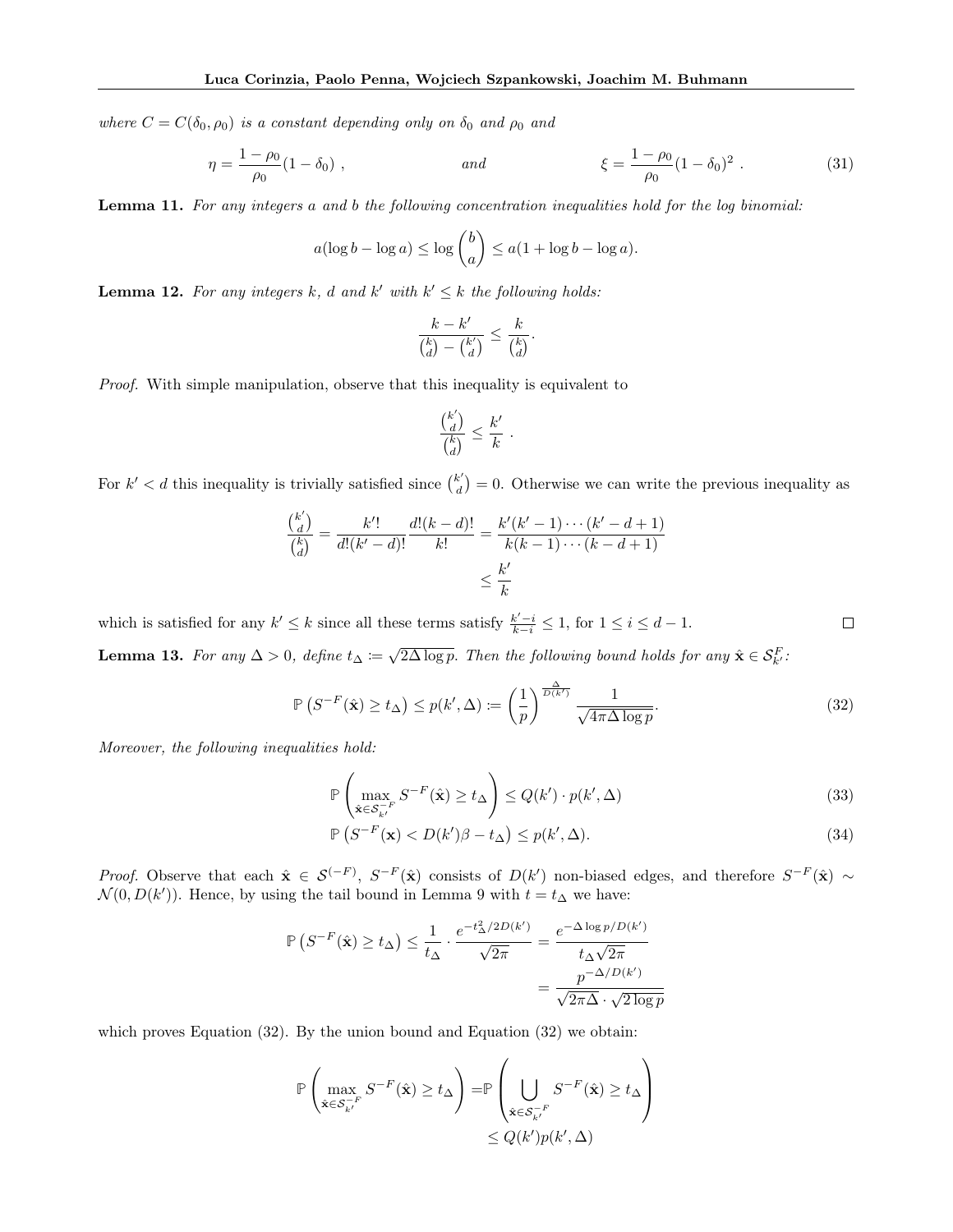from which Equation (33) follows noting that  $|\mathcal{S}_{k'}^{-F}| = Q(k')$ . Finally, since all  $D(k')$  edges of  $S^{-F}(\mathbf{x})$  are biased, we have  $S^{-F}(\mathbf{x}) \sim \mathcal{N}(D(k')\beta, D(k'))$ . Therefore, by using Lemma 9 with  $t = D(k')\beta + t_{\Delta}$ , we get

$$
\mathbb{P}\left(S^{-F}(\mathbf{x}) \le D(k')\beta - t_{\Delta}\right) = \mathbb{P}\left(S^{-F}(\mathbf{x}) \ge D(k')\beta + t_{\Delta}\right)
$$

$$
\le \frac{1}{t_{\Delta}} \cdot \frac{e^{-t_{\Delta}^2/2D(k')}}{\sqrt{2\pi}}.
$$

The remainder of the proof is as above.

Lemma 14. For  $\gamma > \gamma_{UB}^{(k')}$  $\bigcup_{UB_{\epsilon}}^{(\kappa)}$ , there exists t such that

$$
t_{\Delta'} < t < D(k')\beta - t_{\Delta''}
$$

with

$$
\frac{\Delta'}{D(k')} = \frac{\log M(k')}{\log p} + \epsilon \quad \text{and} \quad \frac{\Delta''}{D(k')} = \frac{\log {k \choose k'}}{\log p} + \epsilon \tag{35}
$$

*Proof.* We can rewrite the inequality  $t_{\Delta'} < D(k')\beta - t_{\Delta''}$  as follows:

$$
D(k')\beta > t_{\Delta'} + t_{\Delta''} = \sqrt{2\log p}(\sqrt{\Delta'} + \sqrt{\Delta''})
$$

hence, by the rescaling in Equation  $(1)$ , we get the condition for the SNR:

$$
\frac{\beta}{\sqrt{2 \log p}} > \frac{1}{D(k')} (\sqrt{\Delta'} + \sqrt{\Delta''})
$$
  
=  $\sqrt{\frac{1}{D(k')}} \left( \sqrt{\frac{\log M(k')}{\log p}} + \epsilon + \sqrt{\frac{\log {k \choose k'}}{\log p}} + \epsilon \right)$   
=  $\sqrt{\frac{1}{D(k')}} \cdot UB_{\epsilon}(k')$ 

from which the claim follows.

**Lemma 15.** For every k and  $k' \in \{0, \ldots, k-1\}$ , it holds that

$$
\gamma_{UB_{\epsilon}}^{(k')} \le \left(\sqrt{1 + \alpha_k - 2\alpha_k' + \epsilon} + \sqrt{\alpha_k - \alpha_k' + \epsilon}\right) \times \sqrt{\frac{(k - k')\binom{k}{d}}{\binom{k}{d} - \binom{k'}{d}}}
$$
\n(36)

$$
\leq \left(\sqrt{1+\alpha_k-2\alpha'_k+\epsilon}+\sqrt{\alpha_k-\alpha'_k+\epsilon}\right) \ . \tag{37}
$$

Proof. Using the standard inequalities on binomial coefficients in Lemma 11 and the definition of rate in Equation (9) we have

$$
\frac{\log {k \choose k'}}{\log p} \le (k - k') \frac{1 + \log k - \log(k - k')}{\log p}
$$

$$
\approx (k - k') (\alpha_k - \alpha_{k - k'}),
$$

and analogously

$$
\frac{\log {p-k \choose k-k'}}{\log p} \le (k - k') \frac{1 + \log(p-k) - \log(k-k')}{\log p}
$$

$$
\approx (k - k')(1 - \alpha_{k-k'}),
$$

 $\Box$ 

 $\Box$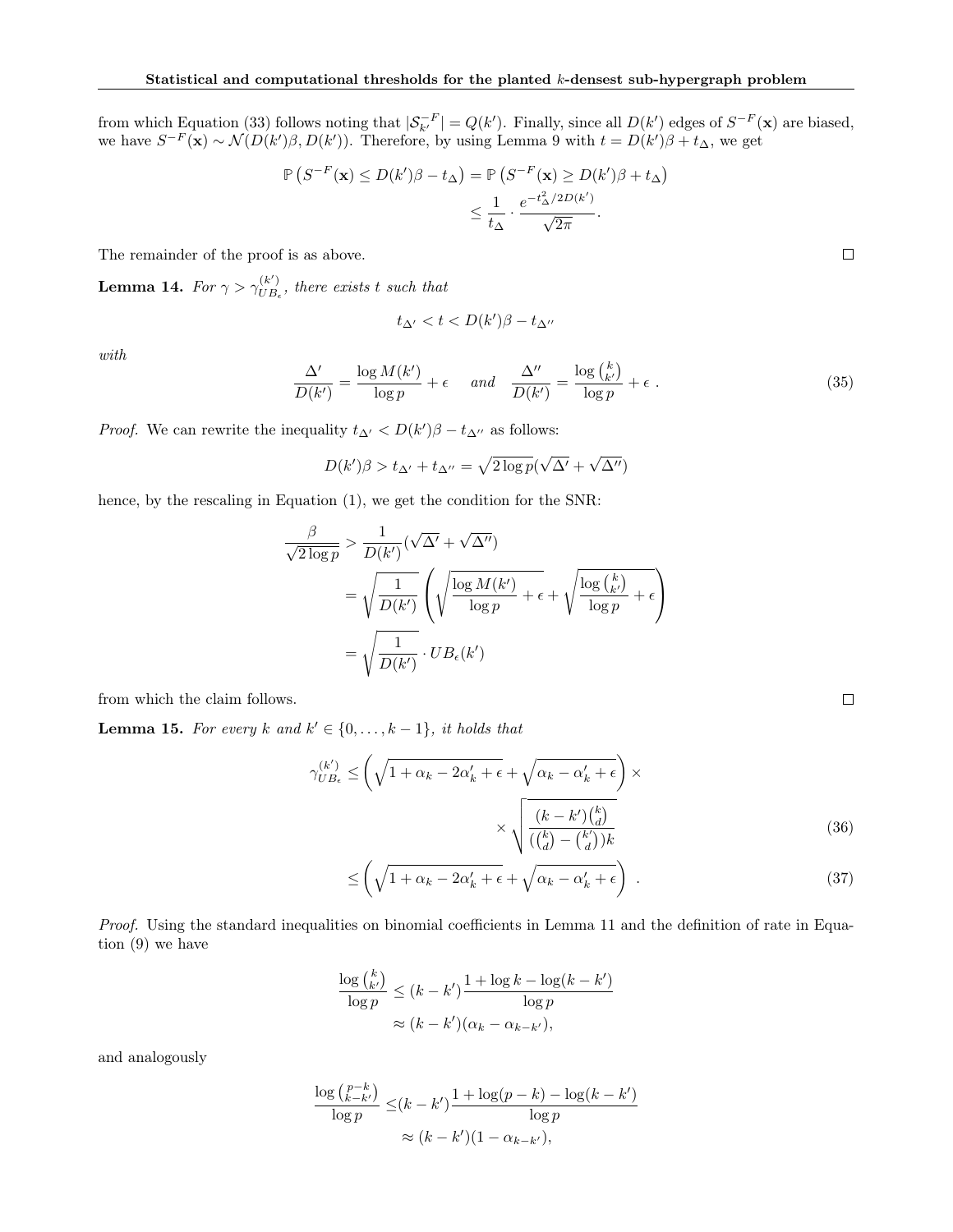thus implying

$$
\frac{\log M(k')}{\log n} = \frac{\log \left( {k \choose k'} {p-k \choose k-k'} \right)}{\log p} \lesssim (k-k')(1+\alpha_k-2\alpha_{k-k'}) .
$$

By plugging this into the definition of  $UB_{\epsilon}(k')$  in Equation (20), we get

$$
UB_{\epsilon}(k') = \sqrt{\frac{\log M(k')}{\log p} + \epsilon} + \sqrt{\frac{\log {k \choose k'}}{\log p} + \epsilon}
$$
  
\$\lesssim \sqrt{1 + \alpha\_k - 2\alpha\_{k-k'} + \epsilon} + \sqrt{\alpha\_k - \alpha\_{k-k'} + \epsilon} .

Hence, using the definition of  $\gamma_{UB}^{(k')}$  $\binom{K}{UB_{\epsilon}}$  given in Lemma 3, we obtain Equation (36). To conclude the proof and have Equation (37) we finally use the simple manipulations of the Lemma 12.

**Lemma 16.** For any two vectors  $\mathbf{x}', \mathbf{x}'' \in C_{p,k}$  we have

$$
D(P_{\mathbf{x}'} \| P_{\mathbf{x}''}) \leq {k \choose d} \beta^2 ,
$$

where  $D(\cdot||\cdot)$  denotes the Kullback-Leiber divergence.

*Proof.* Since  $P_{\mathbf{x}'}$  and  $P_{\mathbf{x}''}$  are a Gaussian probability distributions (29), we have

$$
D(P_{\mathbf{x}'} || P_{\mathbf{x}''}) = \frac{1}{2} \beta^2 ||(\mathbf{x}'^{\otimes d})^{(u)} - (\mathbf{x}''^{\otimes d})^{(u)}||^2
$$
  
=  $\beta^2 (||(\mathbf{x}'^{\otimes d})^{(u)}||^2 - \langle (\mathbf{x}'^{\otimes d})^{(u)}, (\mathbf{x}''^{\otimes d})^{(u)} \rangle)$   
 $\leq \beta^2 ||(\mathbf{x}'^{\otimes d})^{(u)}||^2 = \beta^2 {k \choose d}.$ 

## C Derivations for Section 3 (AMP algorithm)

#### C.1 Derivation of the AMP iterative equations

In the following we adopt conveniently the notation used in (Lesieur et al., 2017b), denoting as

$$
\mathbf{S} = \beta \sqrt{\binom{p-1}{d-1}} \mathbf{Y}.
$$

Throughout this section, we shall make the following assumption on the above rescaled tensor, i.e., on how  $\beta$ scales with respect to the entries of  $Y$ .

Assumption 1. For every d-tuple  $i_1i_2\cdots i_d$  of distinct indices, it holds that  $S_{i_1i_2\cdots i_d} \leq 1$ , that is,  $\beta \leq$  $1/\sqrt{\binom{p-1}{d-1}} Y_{i_1 i_2 \cdots i_d}$ .

A stronger assumption is the following one:

Assumption 2. For every d-tuple  $i_1i_2\cdots i_d$  of distinct indices, it holds that  $S_{i_1i_2\cdots i_d} \in o(1)$ .

We next present a message passing algorithm which is a simple generalization of the algorithm for matrix (Lesieur et al., 2017a) and tensor-PCA (Lesieur et al., 2017b). The algorithm is described by the following iterative equations: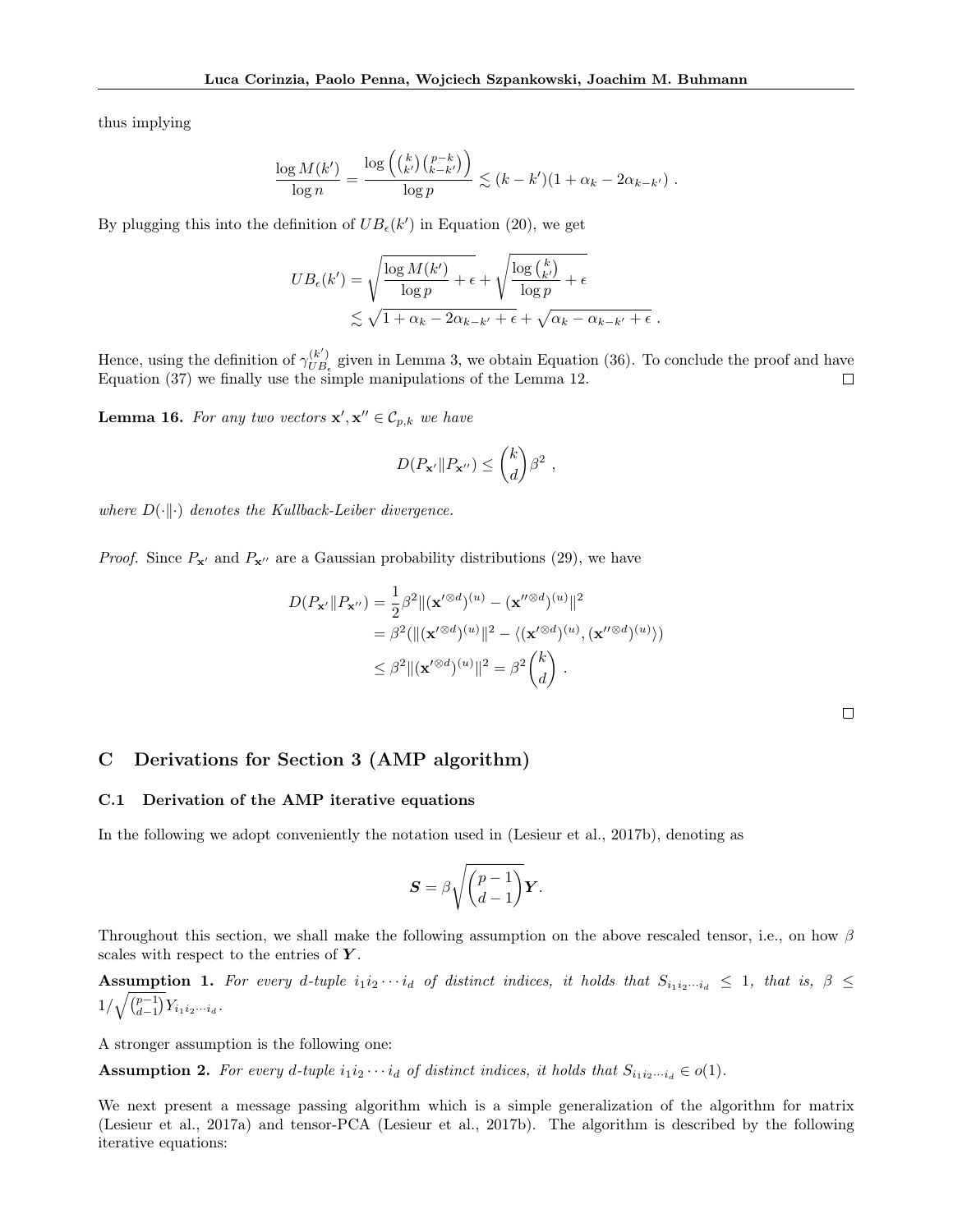$$
x_{i \to ii_2...i_d}^{(t)} = \frac{1}{\sqrt{\binom{p-1}{d-1}}} \sum_{\substack{k_2 < \dots < k_d \\ (k_2, \dots, k_d) \neq (i_2, \dots, i_d)}} \left( S_{ik_2 \dots k_d} \cdot \hat{x}_{k_2 \to ik_2 \dots k_d}^{(t)} \cdot \dots \cdot \hat{x}_{k_d \to ik_2 \dots k_d}^{(t)} \right)
$$
  

$$
A_{i \to ii_2...i_d}^{(t)} = \frac{1}{\binom{p-1}{d-1}} \sum_{\substack{k_2 < \dots < k_d \\ (k_2, \dots, k_d) \neq (i_2, \dots, i_d)}} \left( S_{ik_2 \dots k_d}^2 \cdot \hat{x}_{k_2 \to ik_2 \dots k_d}^{(t)} \right)^2 \cdot \dots \cdot \left( \hat{x}_{k_d \to ik_2 \dots k_d}^{(t)} \right)^2
$$
  

$$
\left( \hat{x}_{i \to ii_2...i_d}^{(t+1)} \right)_i = f\left( (A_{i \to ii_2...i_d}^{(t)})_i, (x_{i \to ii_2...i_d}^{(t)})_i \right)
$$

where  $f(\cdot, \cdot)$  is the multidimensional threshold function defined in Equation (14), and  $(\hat{x}_{i\to ii_2...i_d}^{(t+1)})$ denotes the  $i$ p-dimensional vector indexed by i. Note that the function f is applied element-wise on all indices other than i, that is, on  $i_2, \ldots, i_d$ . Since the messages depend weakly on the target factor, we can compute the messages including the factor  $(i_2, \ldots, i_d)$  in the sums above, and dropping the factor node dependency as:

$$
x_i^{(t)} = \frac{1}{\sqrt{\binom{p-1}{d-1}}} \sum_{i_2 < \cdots < i_d} \left( S_{ii_2 \ldots i_d} \cdot \hat{x}_{i_2 \to ii_2 \ldots i_d}^{(t)} \cdot \cdots \cdot \hat{x}_{i_h \to ii_2 \ldots i_d}^{(t)} \right) \tag{38}
$$

$$
A_i^{(t)} = \frac{1}{\binom{p-1}{d-1}} \sum_{i_2 < \dots < i_d} \left( S_{ii_2 \dots i_d}^{2} \cdot (\hat{x}_{i_2 \to ii_2 \dots i_d}^{(t)})^2 \cdot \dots \cdot (\hat{x}_{i_d \to ii_2 \dots i_d}^{(t)})^2 \right)
$$
\n
$$
\hat{x}^{(t+1)} = f\left( \mathbf{A}^{(t)}, \mathbf{x}^{(t)} \right).
$$
\n(39)

We can now analyze the error obtained by this simplification as:

$$
x_i^{(t)} - x_{i \to ii_2...i_h}^{(t)} = \frac{1}{\sqrt{\binom{p-1}{d-1}}} \left( S_{ii_2...i_d} \cdot \hat{x}_{i_2 \to ii_2...i_d}^{(t)} \cdot \dots \cdot \hat{x}_{i_d \to ii_2...i_d}^{(t)} \right)
$$
(40)

$$
A_i^{(t)} - A_{i \to ii_2...i_d}^{(t)} = \frac{1}{\binom{p-1}{d-1}} \left( S_{ii_2...i_d}^2 \cdot (\hat{x}_{i_2 \to ii_2...i_d}^{(t)})^2 \cdot \ldots \cdot (\hat{x}_{i_d \to ii_2...i_d}^t)^2 \right). \tag{41}
$$

Observe that by Assumption 1, the error in  $A$  is of lower order then the one in  $x$ . Hence, we can estimate the error in  $\hat{x}^{(t+1)}$  by focusing on the quantity in Equation (40):

$$
\hat{x}_{i \to i i_2 \dots i_d}^{(t)} - \hat{x}_i^{(t)} = f\left((A_{i \to i i_2 \dots i_d}^{(t-1)})_i, (x_{i \to i i_2 \dots i_d}^{(t-1)})_i\right)_{i} - f(A^{(t-1)}, \boldsymbol{x}^{(t-1)})_i
$$
\n
$$
= -\partial_{x_i} f(A^{(t-1)}, \boldsymbol{x}^{(t-1)})_i \frac{1}{\sqrt{\binom{p-1}{d-1}}} (S_{i i_2 \dots i_d} \cdot x_{i_2 \to i i_2 \dots i_d}^{(t-1)} \cdot \dots \cdot x_{i_d \to i i_2 \dots i_d}^{(t-1)}) + o\left(\frac{S_{i i_2 \dots i_d}}{\sqrt{\binom{p-1}{d-1}}}\right)
$$
\n
$$
= -\partial_{x_i} f(A^{(t-1)}, \boldsymbol{x}^{(t-1)})_i \frac{1}{\sqrt{\binom{p-1}{d-1}}} (S_{i i_2 \dots i_d} \cdot x_{i_2}^{(t-1)} \cdot \dots \cdot x_{i_d}^{(t-1)}) + o\left(\frac{S_{i i_2 \dots i_d}}{\sqrt{\binom{p-1}{d-1}}}\right).
$$
\n(42)

Plugging this last expansion into Equation (38), and by recalling the definition of  $\sigma^{(t)}$  in Equation (15), we get to leading order:

$$
x_i^{(t)} = \frac{1}{\sqrt{\binom{p-1}{d-1}}} \sum_{i_2 < \cdots < i_d} S_{ii_2 \ldots i_d} \hat{x}_{i_2}^{(t)} \cdots \hat{x}_{i_d}^{(t)} \frac{d-1}{\binom{p-1}{d-1}} \sum_{i_2} \sigma_{i_2}^{(t)} \sum_{i_3 < \cdots < i_d} S_{ii_2 \ldots i_d}^2 \hat{x}_{i_3}^{(t)} \hat{x}_{i_3}^{(t-1)} \cdots \hat{x}_{i_d}^{(t)} \hat{x}_{i_d}^{(t-1)} + o\left(\frac{S_{ii_2 \ldots i_d}^2}{\binom{p-1}{d-1}}\right)
$$

where the factor  $d-1$  comes from the symmetry of choosing the index (i<sub>2</sub> in our case) for the lower order term in the product. Note that all the other terms are of lower order and are hence discarded. Plugging Equation (42) into Equation (39) we obtain:

$$
A_i^{(t)} = \frac{1}{\binom{p-1}{d-1}} \sum_{i_2 < \dots < i_d} S_{ii_2 \dots i_d}^2 \cdot (\hat{x}_{i_2}^{(t)})^2 \cdot \dots \cdot (\hat{x}_{i_d}^{(t)})^2 + o\left(\frac{S_{ii_2 \dots i_d}^2}{\binom{p-1}{d-1}}\right) \; .
$$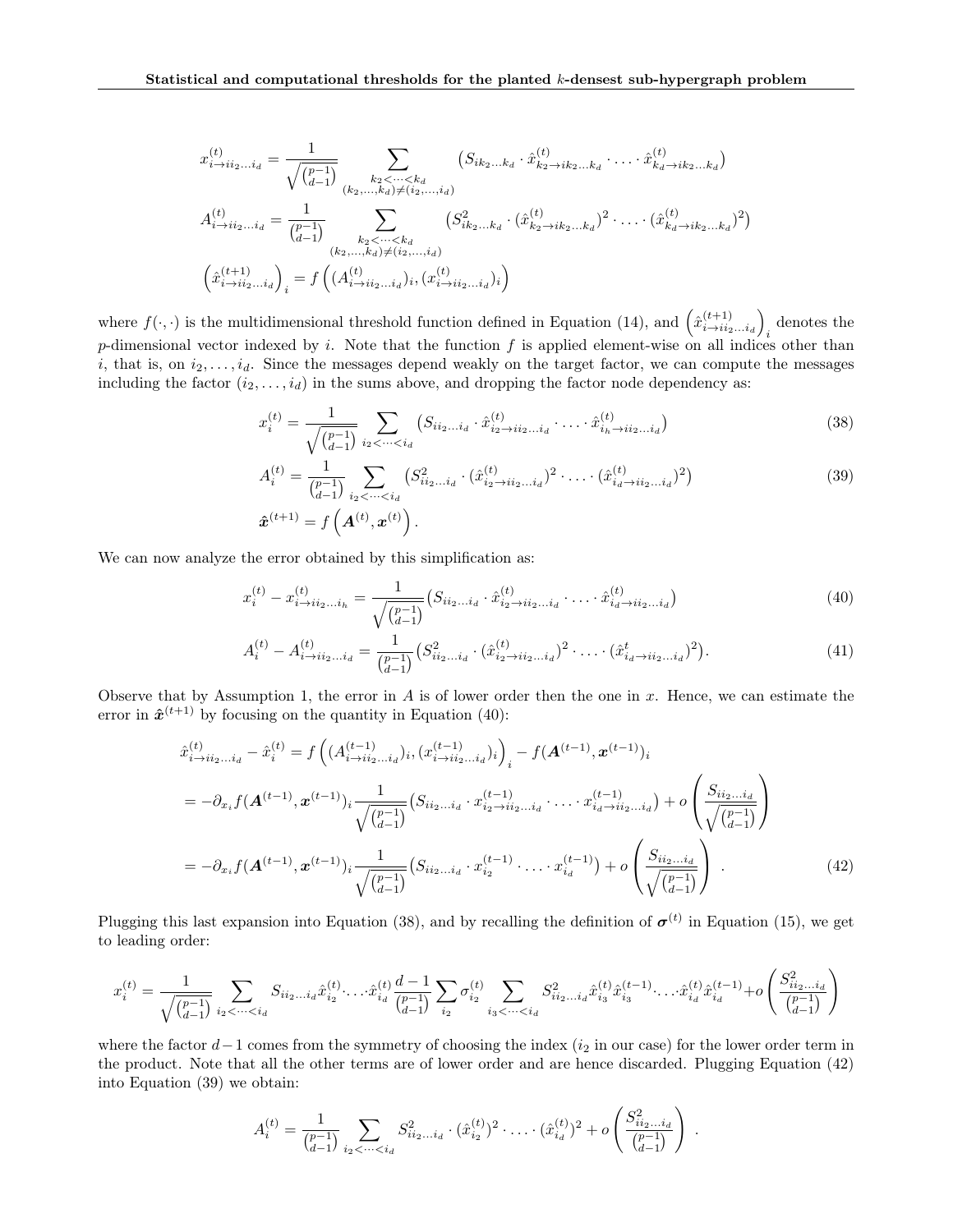#### C.2 Derivation of the state evolution

We assume here a typical condition for belief propagation algorithm, that is the statistical independence between the rescaled observation S and the estimates  $\hat{\mathbf{x}}$  (see for reference Montanari (2013); Lesieur et al. (2017a)). Given the independence, the central limit theorem applies for the right hand side of both Equation (38) and Equation (39), so that the messages behave in the large  $p$  limit as Gaussian random variables. We can thus describe the evolution of the AMP algorithm by tracking only the average and variance of such messages (recall that x is the planted solution):

$$
\mathbb{E}_{\mathbf{Z}}[x_i^{(t)}] = \frac{1}{\sqrt{\binom{p-1}{d-1}}} \sum_{i_2 < \dots < i_d} (\mathbb{E}_{\mathbf{Z}}[S_{ii_2 \dots i_d}] \cdot \hat{x}_{i_2 \to ii_2 \dots i_d}^{(t)} \cdot \dots \cdot \hat{x}_{i_d \to ii_2 \dots i_d}^{(t)})
$$
\n
$$
= \beta^2 \sum_{i_2 < \dots < i_d} (x_i \cdot x_{i_2} \cdot \dots \cdot x_{i_d} \cdot \hat{x}_{i_2 \to ii_2 \dots i_d}^{(t)} \cdot \dots \cdot \hat{x}_{i_d \to ii_2 \dots i_d}^{(t)})
$$
\n
$$
= \beta^2 \sum_{i_2 < \dots < i_d} x_i \cdot x_{i_2} \cdot \dots \cdot x_{i_d} \cdot \hat{x}_{i_2}^{(t)} \cdot \dots \cdot \hat{x}_{i_d}^{(t)} + o(\beta^2)
$$
\n
$$
= \beta^2 x_i \cdot \mathbf{1} \{ \mathbf{x} \circ \hat{\mathbf{x}}^{(t)} \}^i + o(\beta^2) \,. \tag{43}
$$

Analogously

$$
\mathbb{V}_{\mathbf{Z}}[x_i^{(t)}] = \frac{1}{\binom{p-1}{d-1}} \sum_{i_2 < \dots < i_d} (\mathbb{V}_{\mathbf{Z}}[S_{ii_2 \dots i_d}] \cdot (\hat{x}_{i_2 \to ii_2 \dots i_d}^{(t)})^2 \cdot \dots \cdot (\hat{x}_{i_d \to ii_2 \dots i_d}^{(t)})^2)
$$
  
\n
$$
= \beta^2 \sum_{i_2 < \dots < i_d} (\hat{x}_{i_2 \to ii_2 \dots i_d}^{(t)})^2 \cdot \dots \cdot (\hat{x}_{i_d \to ii_2 \dots i_d}^{(t)})^2
$$
  
\n
$$
= \beta^2 \sum_{i_2 < \dots < i_d} (x_{i_2}^{(t)})^2 \cdot \dots \cdot (x_{i_d}^{(t)})^2 + o(\beta^2)
$$
  
\n
$$
= \beta^2 \mathbf{1} \{\hat{\mathbf{x}}^t \circ \hat{\mathbf{x}}^t\}_i + o(\beta^2)
$$
\n(44)

and

$$
\mathbb{E}_{\mathbf{Z}}[A_i^{(t)}] = \frac{1}{\binom{n-1}{d-1}} \sum_{i_2 < \dots < i_d} \left( \mathbb{E}_{\mathbf{Z}}[S_{ii_2\dots i_d}^{2}] \cdot (\hat{x}_{i_2 \to ii_2\dots i_d}^{(t)})^2 \cdot \dots \cdot (\hat{x}_{i_d \to ii_2\dots i_d}^{(t)})^2 \right)
$$
\n
$$
= \beta^2 \sum_{i_2 < \dots < i_d} (\beta^2 (x_i)^2 \cdot (x_{i_2})^2 \cdot \dots \cdot (x_{i_d})^2 + 1) \cdot (\hat{x}_{i_2}^{(t)})^2 \cdot \dots \cdot (\hat{x}_{i_d}^{(t)})^2 + o(\beta^2)
$$
\n
$$
= \beta^4 x_i \cdot \mathbf{1} \{ \mathbf{x} \circ \mathbf{x} \circ \hat{\mathbf{x}}^{(t)} \circ \hat{\mathbf{x}}^t \}_i + \beta^2 \mathbf{1} \{ \hat{\mathbf{x}}^{(t)} \circ \hat{\mathbf{x}}^{(t)} \}_i + o(\beta^2)
$$
\n
$$
= \beta^2 \mathbf{1} \{ \hat{\mathbf{x}}^{(t)} \circ \hat{\mathbf{x}}^{(t)} \}_i + o(\beta^2) \tag{45}
$$

where in the second equality we used the fact that

$$
\mathbb{E}_{\mathbf{Z}}[S_{ii_2...i_h}^2] = \beta^2(x_i)^2 \cdot (x_{i_2})^2 \cdot \ldots \cdot (x_{i_h})^2 + \mathbb{E}_{\mathbf{Z}}[Z_{ii_2...i_h}^2] + \beta x_i \cdot x_{i_2} \cdot \ldots \cdot x_{i_h} \mathbb{E}_{\mathbf{Z}}[Z_{ii_2...i_h}]
$$
  
=  $\beta^2(x_i)^2 \cdot (x_{i_2})^2 \cdot \ldots \cdot (x_{i_h})^2 + 1$ .

We now assume that the signal estimates  $\hat{x}^t$  are drawn from the true intractable posterior distribution  $\mathbb{P}(\cdot|\mathbf{x}, \mathbf{Z})$ . Given this assumption and using the Nishimori condition (see Iba (1999); Lesieur et al. (2017b)) we obtain easily from Equation (44) and Equation (45):

$$
\mathbb{V}_{\boldsymbol{x},\boldsymbol{Z}}[\hat{\boldsymbol{x}}^{(t)}] = \mathbb{E}_{\boldsymbol{x},\boldsymbol{Z}}[\boldsymbol{A}^{(t)}] = \beta^2 \mathbb{E}_{\boldsymbol{x}} \boldsymbol{1}\{\hat{\boldsymbol{x}}^{(t)} \circ \hat{\boldsymbol{x}}^{(t)}\} + o(\beta^2)
$$

$$
= \beta^2 \mathbb{E}_{\boldsymbol{x}} \boldsymbol{1}\{\boldsymbol{x} \circ \hat{\boldsymbol{x}}^{(t)}\} + o(\beta^2)
$$

$$
= \hat{\boldsymbol{m}}^{(t)} + o(\beta^2).
$$

It can be easily seen that the *variance* of the messages A is of lower order, hence  $A^{(t)}$  can be approximated by only its mean. With the assumed gaussianity of messages, we can hence write using Equation (43) and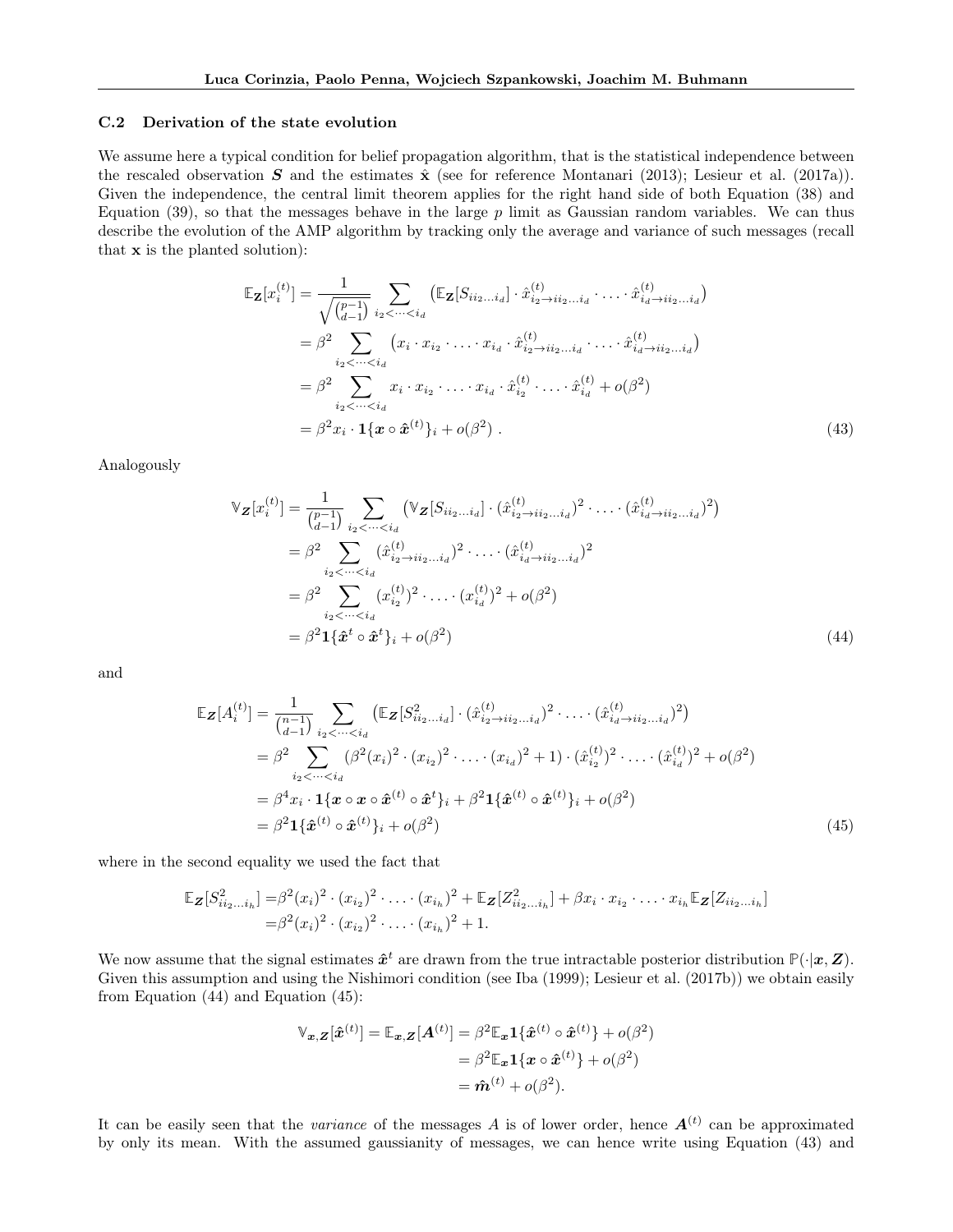Equation (44)  $\boldsymbol{x}^{(t)} = \hat{\boldsymbol{m}}^{(t)} \circ \boldsymbol{x} + \sqrt{\sum_{i=1}^{t} x_i^2 + \sum_{i=1}^{t} x_i^2}$  $\hat{m}^{(t)} \circ z$ , with z being a p-dimensional standard Gaussian vector. The state evolution finally reads:

$$
\begin{aligned} \boldsymbol{m}^{(t+1)} &= \frac{1}{\binom{p-1}{d-1}}\mathbb{E}_{\boldsymbol{x},\boldsymbol{z}}[\boldsymbol{1}\{\boldsymbol{x}\circ\hat{\boldsymbol{x}}^{(t+1)}\}] \\ &= \frac{1}{\binom{p-1}{d-1}}\mathbb{E}_{\boldsymbol{x},\boldsymbol{z}}[\boldsymbol{1}\{\boldsymbol{x}\circ f(\hat{\boldsymbol{m}}^{(t)},\hat{\boldsymbol{m}}^{t}\circ\boldsymbol{x}+\sqrt{\hat{\boldsymbol{m}}^{(t)}}\circ\boldsymbol{z})\}]\ . \end{aligned}
$$

#### C.3 Analytical threshold for AMP recovery

To get an analytical threshold, we start from the SE for factorizable prior as in Equation (17) and we study the fixed point of the recursive equation for the parameter of the Bernulli distribution  $\delta = k/p \rightarrow 0$  in the large system limit. In particular the threshold function reads in the limit  $f(a, x) = \delta e^{x-a/2} + O(\delta^2)$ , hence the factorized SE becomes  $m_{t+1} = \delta^2 \mathbb{E}_z[e^{\hat{m}_t/2 + \sqrt{\hat{m}_t}z}] = \delta^2 e^{\hat{m}_t}$  with  $\hat{m}_t = \beta^2 \binom{p-1}{d-1} m_t$ . It is easy to see that the critical bias  $\beta$  to have a perfect overlap with the planted signal is

$$
\beta_{\rm AMP} \coloneqq \sqrt{\frac{1}{e(d-1)}\frac{p^{2(h-1)}}{\binom{p-1}{d-1}}\frac{1}{k^{2(d-1)}}}.
$$

Using the definition of normalized SNR  $\gamma$  in Equation (1), we obtain the threshold  $\gamma_{\text{AMP}}$  in Claim 1.

**Remark 3** (Validity of the AMP approximations). We can observe from the derivations above that the AMP equations and state evolution are carried out assuming the quantity

$$
\frac{S_{i_1,...i_h}}{\sqrt{\binom{p-1}{d-1}}} = \beta \sqrt{\binom{p-1}{d-1}} Y_{i_1,...i_d}
$$

being small (which corresponds to Assumption 2 above). This is the case for the classic tensor-PCA for both dense and sparse signal with linear sparsity as in Lesieur et al. (2017b). However in the scenario here considered the effective sparsity of the problem defined by the parameter  $\delta = k/p$  can be sub-linear, and hence non-trivial estimation requires a β (hence a SNR) such that the quantity above is not in  $o(1)$ . For this reason the derivations have to be considered non-rigorous in the regime used in this analysis. The rigorous presentation of AMP-like algorithms in effectively sub-linear sparse estimation problem, also in line of the approach proposed recently in Barbier et al. (2020), is left for future developments.

## D Comparison with Bounds in the literature

#### D.1 Tensor-PCA formulation

We follow the terminology of (Hopkins et al., 2015) to explain the similarities/differences between tensor-PCA and our problem.

**Definition 4** (Symmetric Tensor-PCA). Given an input tensor  $\mathbf{Y} = \tau \cdot \mathbf{v}^{\otimes d} + \mathbf{Z}$ , where  $\mathbf{v} \in \mathbb{R}^p$  is an arbitrary unit vector,  $\tau > 0$  is the signal-to-noise ratio, and Z is a random noise tensor with iid standard Gaussian entries, recover the signal v approximately. Moreover, the noise tensor is symmetric and thus so is the input tensor as well, that is,  $\mathbf{Z}_{\pi(i_1)\pi(i_2)\cdots\pi(i_h)} = \mathbf{Z}_{i_1i_2\cdots i_d}$  and  $\mathbf{Y}_{\pi(i_1)\pi(i_2)\cdots\pi(i_h)} = \mathbf{Y}_{i_1i_2\cdots i_d}$  for any permutation  $\pi$ .

**Definition 5** (Planted k-Densest Sub-Hypergraph). This problem is a variant of symmetric tensor-PCA in which we impose the following additional structure:

- 1. We consider only the  $\binom{p}{d}$  entries with distinct indices, that is,  $\mathbf{Y}_{i_1i_2\cdots i_d} = 0$  whenever  $i_a = i_b$  for some a and b.
- 2. The vector **v** encodes a planted k-Subgraph and thus has exactly k entries equal to  $1/$ √ k, and all other entries are equal to 0.

**Remark 4** (Impact of diagonal entries – Item 1). Dropping Condition 1 leads to the variant in which we make the substitution  $\begin{pmatrix} p \\ d \end{pmatrix} \mapsto p^d$  in Item 1 above.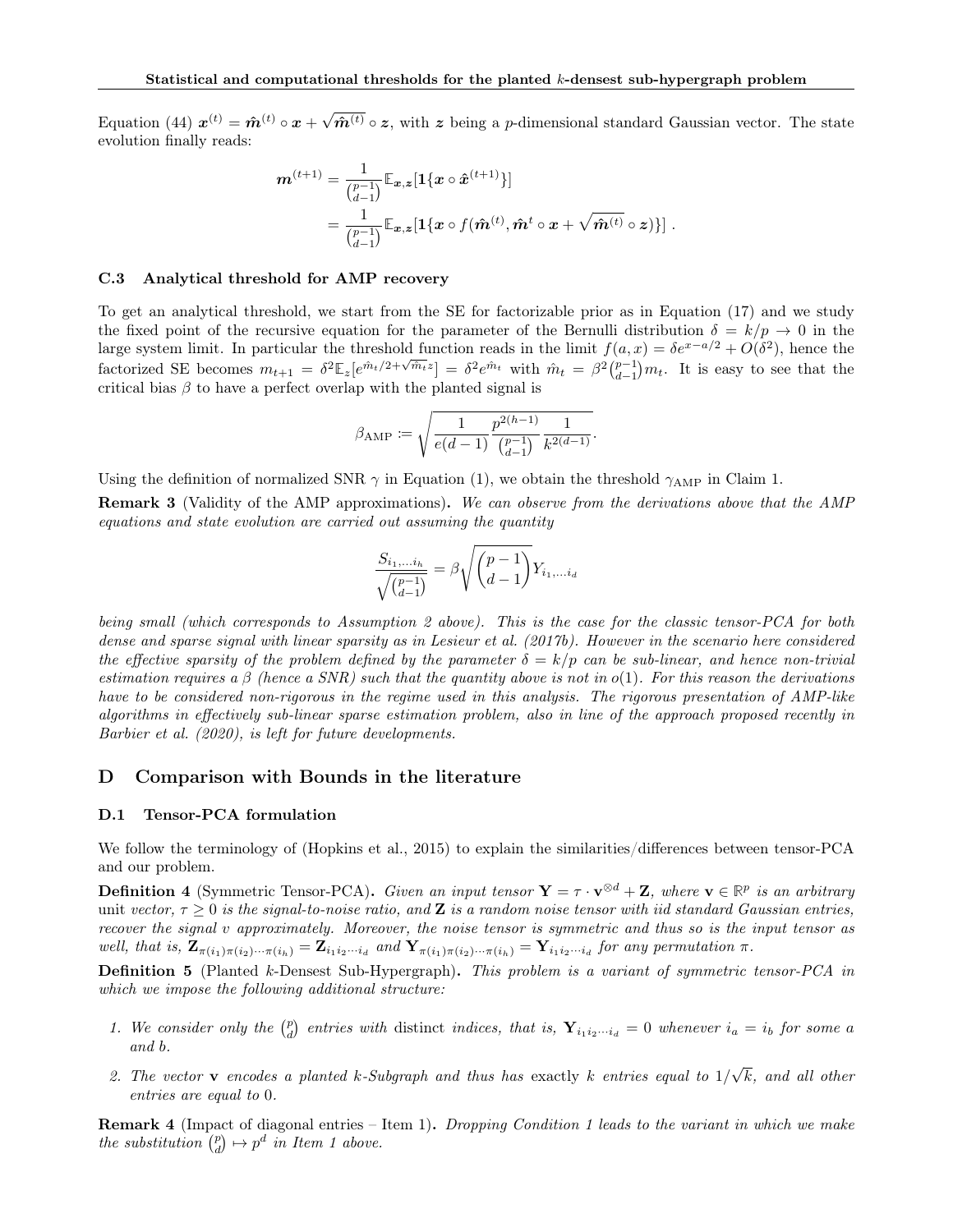Remark 5 (Rescalings). Different papers consider different rescaling of the signal-to-noise ratio, that are here reported for convenience in Table 1. In general, consider a tensor

$$
\mathbf{Y} = \mu \cdot \mathbf{v}^{\otimes d} + \mathbf{Z} \tag{46}
$$

where **v** is a vector of unit length, and  $\mu$  and  $\sigma^2$  (signal and noise, respectively) determine the snr. By simply rescaling so that we have normally distributed Gaussian noise, this is the same as

$$
\mathbf{Y} = \mu/\sigma \cdot \mathbf{v}^{\otimes d} + \mathbf{Z} \tag{0,1}
$$

and since in our formulation (snr in Equation (1)) we consider the planted solution as a 0-1 vector  $\bf{x}$  consisting of k ones and  $p - k$  zeros, we are effectively considering a planted signal  $\beta \cdot \mathbf{x}^{\otimes d} = \beta \sqrt{k^d} \cdot \mathbf{v}^{\otimes d}$  where  $\mathbf{v} = \mathbf{x}/\sqrt{k}$ is a unitary vector. Therefore, the tensor-PCA formulation in Equation (46) corresponds to

$$
\beta \sqrt{k^d} = (\mu/\sigma) \qquad \Longleftrightarrow \qquad \gamma = (\mu/\sigma) \sqrt{\frac{k}{k^{d+1}} \cdot \frac{1}{2 \log p}}
$$

We use this relation to convert the existing bounds for tensor-PCA in the literature to our snr  $\gamma$  as shown in Table 1. In  $\vert \star \vert$  we ignore the diagonal entries (see Remark 4). As we are implicitly considering the easier problem with the additional entries, the bounds that one obtains are in a sense "optimistic" for our original problem.

| Table 1: Signal to noise ratio scaling in the literature                      |                                                             |                                                        |  |  |  |
|-------------------------------------------------------------------------------|-------------------------------------------------------------|--------------------------------------------------------|--|--|--|
| <b>Tensor</b>                                                                 | <b>Noise</b>                                                | $SNR$ ( $\star = \text{ours}$ )                        |  |  |  |
| $\mathbf{Y} = \beta \cdot \mathbf{v}^{\otimes d} + \mathbf{Z}$                | $Z_{i_1 i_2 \cdots i_d} \sim \mathcal{N}(0, 1/(p(d-1)!))$   | $\beta$ (Richard and Montanari, 2014)                  |  |  |  |
| $\mathbf{Y} = \beta' \cdot \mathbf{v}^{\otimes d} + \mathbf{Z}$               | $Z_{i_1i_2\cdots i_d} \sim \mathcal{N}(0, 2/(p \cdot d!) )$ | $\beta'$ (Montanari et al., 2016)                      |  |  |  |
| $\mathbf{Y} = \beta^{\prime\prime} \cdot \mathbf{v}^{\otimes d} + \mathbf{Z}$ | $Z_{i_1i_2\cdots i_d} \sim \mathcal{N}(0, 2/(p \cdot d!) )$ | $\beta''$ (Perry et al., 2020)                         |  |  |  |
| $\mathbf{Y} = \tau \cdot \mathbf{v}^{\otimes d} + \mathbf{Z}$                 | $Z_{i_1i_2\cdots i_d} \sim \mathcal{N}(0,1)$                | $\tau$ (Hopkins et al., 2015)                          |  |  |  |
| $\mathbf{Y} = \lambda \sqrt{p} \cdot \mathbf{v}^{\otimes d} + \mathbf{Z}$     | $Z_{i_1i_2\cdots i_d} \sim \mathcal{N}(0,1)$                | $\lambda$ (Jagannath et al., 2020; Arous et al., 2020) |  |  |  |
| $\mathbf{Y}=\sqrt{\lambda_{p}}\cdot\mathbf{v}^{\otimes d}+\mathbf{Z}$         | $Z_{i_1i_2\cdots i_d} \sim \mathcal{N}(0,1)$                | $\lambda_n$ (Niles-Weed and Zadik, 2020)               |  |  |  |
| $\mathbf{Y} = \beta \sqrt{k^d} \cdot \mathbf{v}^{\otimes d} + \mathbf{Z}$     | $Z_{i_1i_2\cdots i_d} \sim \mathcal{N}(0,1)$                | $\gamma$ eq. (1) $\star$                               |  |  |  |

The information-theoretic bounds translated in our scale read as follows:

lower bound (Richard and Montanari, 2014): 
$$
\gamma \le \sqrt{\frac{p \cdot d! {k \choose d}}{k^{d+1}} \frac{1}{20 \log p}}
$$
\nupper bound (Richard and Montanari, 2014): 
$$
\gamma \ge \sqrt{\frac{p \cdot d! {k \choose d}}{k^{d+1}} \frac{\log d}{2 \log p}}
$$

Sharper bounds have been obtained for detection and (weak) recoverability:

$$
\text{generic spherical prior (Perry et al., 2020):} \quad \gamma = \sqrt{\frac{p \cdot d! \binom{k}{d} \, \log d}{k^{d+1}} \frac{\log d}{2 \log p}}
$$
\n
$$
\text{Radamacher prior (Perry et al., 2020):} \quad \gamma = \sqrt{\frac{p \cdot d! \binom{k}{d} \, \log d}{k^{d+1}} \frac{\log d}{4 \log p}}
$$

where the Radamacher prior bounds apply to one of the following restrictions: (i) the dense regimes with any sparsity constant  $\rho \in (0,1]$  and  $d \to \infty$  or (2) the vanishing sparsity regime  $\rho \to 0$  and constant d. Note that in both cases (Richard and Montanari, 2014) and (Perry et al., 2020), the bound are located at a scale  $\sqrt{\frac{p}{k \log p}}$ that diverges for any rate  $\alpha_k < 1$  considered in this paper. From this result, we can observe that the recovery